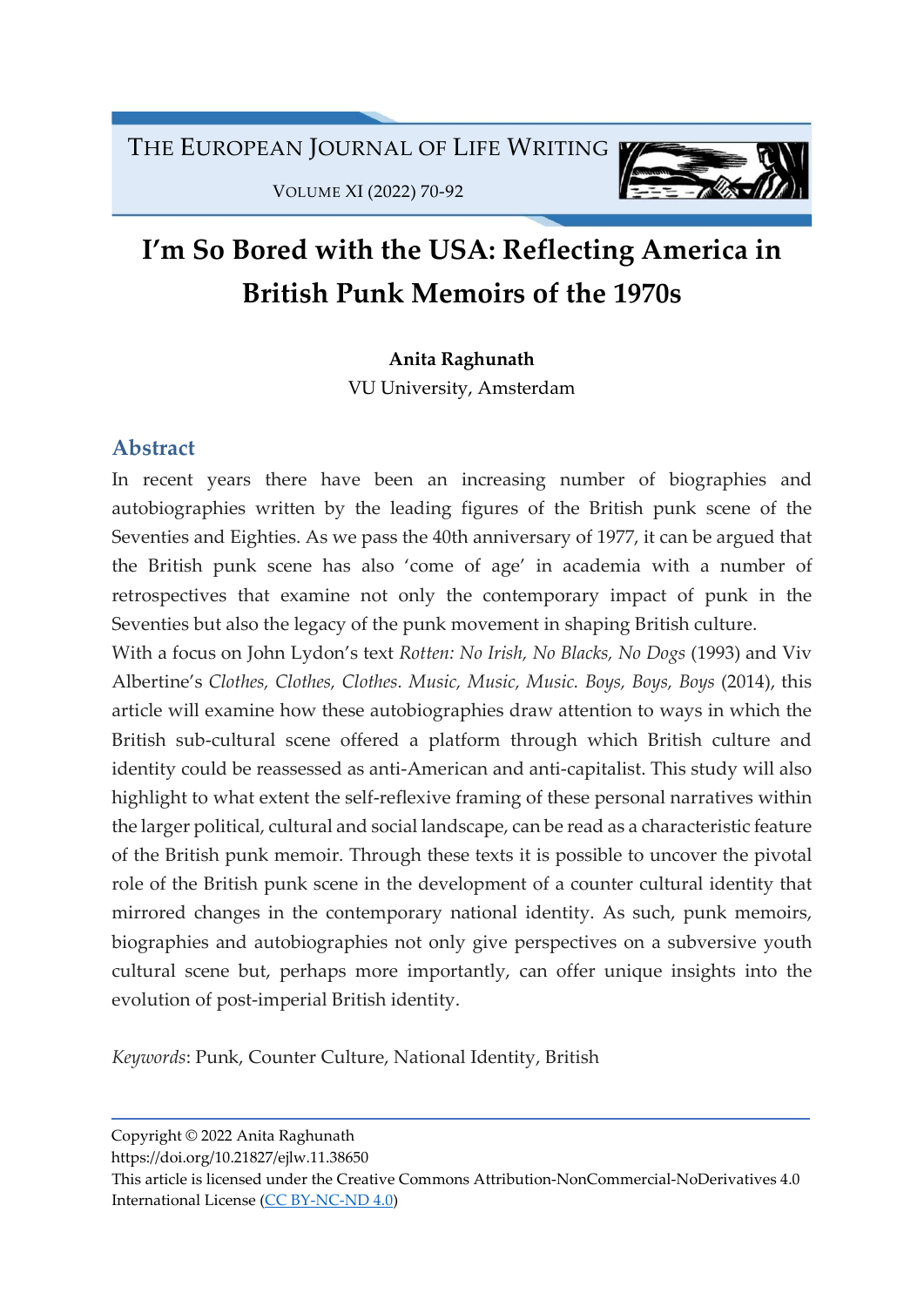According to Viv Albertine of the legendary all female punk band, The Slits, 'Anyone who writes an autobiography is either a twat or broke. I'm a bit of both' (1). This striking statement, typical of punk memoirs and autobiographies written by early British punk rock artists like John Lydon and Viv Albertine, signals a pervasive tension at the heart of punk memoir and autobiography. The self-effacing approach found in many of these personal narratives with their characteristically dismissive attitude and a 'take it or leave it' tone, belies the complex and difficult task of reflecting on one of the most creative, but controversial, rock sub-genres. Indeed, Lydon states that he has been obliged to write an account of his life in his 1993 autobiography Rotten: No Irish, No Blacks, No Dogs in order to contradict 'malicious lies' about both himself and the Sex Pistols. He positions his celebrity memoir, less as selfaggrandisement or what critic Katja Lee describes as an 'integral component of image management strategies that seek to maintain and inflate the fame of celebrities' (267), and more as a necessary counterpoint text to balance media inaccuracies. He states, 'Much has been written about the Sex Pistols. Much of it has been sensationalism or journalistic psychobabble. The rest has been mere spite. This book is as close to the truth as one can get, looking back on the events from the inside' (Rotten ii).

However, Albertine's self-deprecating reason for writing her own memoir, and Lydon's seeming reluctance to do so, also highlight the underlying dilemma of being seen to 'sell-out' a subgenre that is still fraught with questions about legacy, nostalgia and definitions of the British punk scene of the 1970s. Front-and-centre of both accounts are forthright claims that these are both subjective versions of the British punk scene, written in order to prevent others from misrepresenting or 'selling off' inaccurate and 'definitive' accounts of the scene. As Helen Reddington has noted, this question of authenticity is a sensitive issue in writings about rock music because texts must counter the potential accusation of giving summary definition to rock scenes that were characterised by their freedom from 'labels'. Selling out, she notes 'has always been part of rock mythology; this was a double betrayal, given the political core within much punk music and within its subculture' (Reddington 422). Both memoirs by Lydon and Albertine assiduously and consciously try to avoid this criticism in their respective texts.

To some extent the recent publication of innumerable punk autobiographies, biographies and memoirs is a direct consequence of a growing academic interest in the neglected history of the subculture that continues to be identified with social and political protest and critical countercultural movements around the globe. As Andy Bennet suggests in Punk's Not Dead (2006) this research not only involves examining the legacy of the punk movement of the 1970s for those involved at the time and who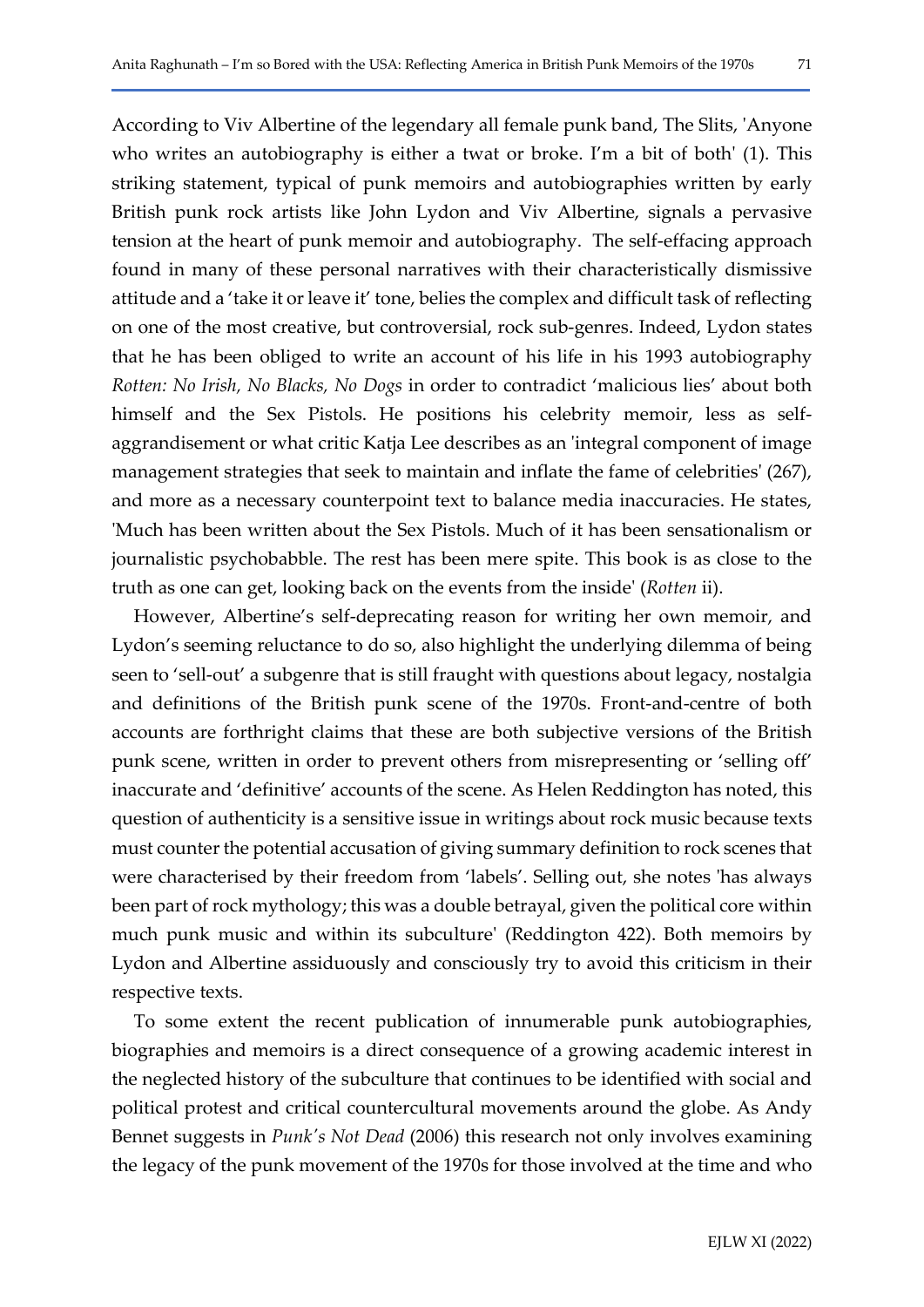continue to identify as punk, but crucially involves a multi-generational approach as punk subculture continues to be adopted and adapted by new generations. Indeed, there is a growing trend to 'reflect on the importance of defining and understanding the legacy of punk and its importance in shaping our cultures and societies both in Europe and beyond' (Raghunath 5). This research crosses many disciplines. However, the analysis of contemporary celebrity punk memoirs produced by rock musicians from the 1970s offers critical insights on the scene and forms a unique body of texts. They give the personal story of 'what it was like to be in a punk band' but often foreground the political and cultural importance of punk at the time. It is this aspect, the self-conscious curation of the punk scene within these texts and this fusion of the personal and public narratives, that makes these punk memoirs noteworthy.

In fact what emerges from many early punk memoirs and autobiographies is a reflective engagement with the representation of a particular cultural and political moment that is linked to broader questions about a post-imperial British culture in the 1970s. Unlike most rock memoirs, such as Keith Richards Life (2010), that are focused on maintaining a public persona and simply giving more 'back-story' to the artist's life as a rock star, British punk memoirs cultivate a more nuanced approach. Far from repeating the common British 'rock-star' narrative that frequently includes a description of their first contact with US rock n roll music in purely personal terms, punk memoirs and texts often put this cultural contact into a political context. They describe the ways in which their musical awakenings also serve to highlight the paucity of relevant British culture in their lives and the growing power of American cultural dominance.

This can be seen in both Lydon and Albertine's memoirs as they chart the blurred boundary of the personal and the political that was part of the British punk music scene. They reflect a complex, ambiguous and oftentimes contradictory relationship with a dominant American culture. On one hand, rock n roll promised an alternative and escape from the depression of a post war Britain that was struggling to come to terms with its relegated importance in the world but on the other hand proved insufficient to reflect the political and social realities of a disaffected generation. What becomes clear through their narratives is that Lydon's and Albertine's lives were, like many members of this alternative scene, connected by this awareness and their experiences as young British working class rebels trying to forge meaningful identities. It is striking that their engagement with punk, a musical genre that was initially founded in an American underground art scene, often shows contradictory views of that US music scene. Whilst Lydon rejects it as almost an irrelevance for his growing political awareness, constructing and subsequently performing a new British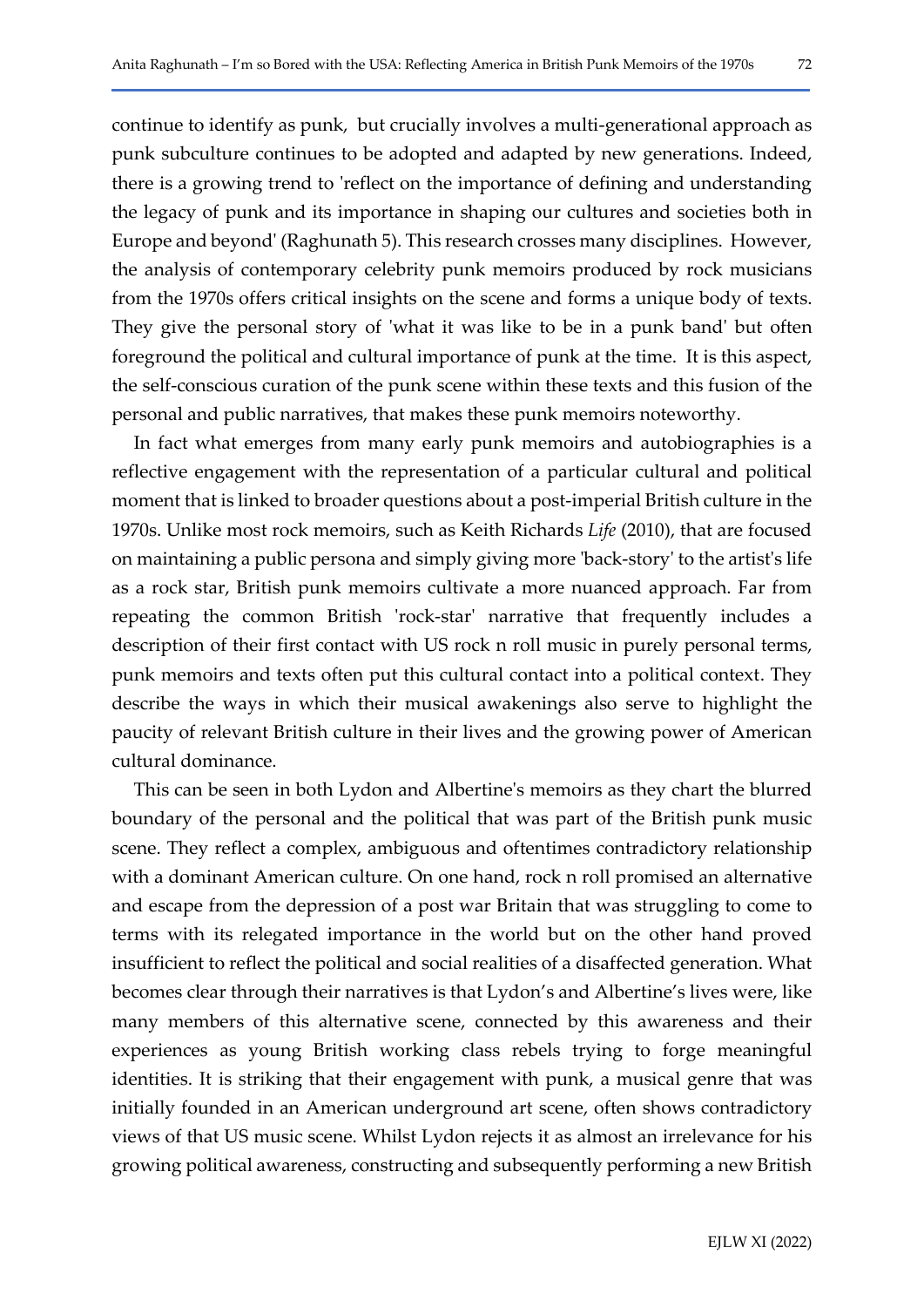identity, the opposite is true for Albertine, for whom the Anglo-American exchange is useful in forging a feminist punk perspective.

Both memoirs are also highly original texts that, to a large extent, subvert our expectations of typical rock memoirs. They both self-consciously reflect what Paul Eakin describes as the 'performance of the autobiographical act' and both include elements of punk culture: bricolage, DIY and cut-n-paste, that challenge the usual linear narrative. Albertine's account does not, as one might anticipate, focus on the important legacy of The Slits as a game-changing female band that, according to Brian Cogan, was 'the band that challenged the prevalent attitudes towards gender (both inside and outside the punk scene) and redefined punk rock' (122). Instead, Albertine's autobiography is a sensitive portrait of a woman's personal journey through the male dominated transatlantic punk scene. It charts her individual experience through shifts in British culture from the 1950s up to the present, measured through a catalogue of musical, fashion and sexual experiences. Her 'version' of events is a fascinating sociohistorical document, mapping a growing awareness of early feminist ideas. She contrasts and highlights the position of women artists in the US and the UK in order to create a personal, individual voice. John Lydon's Rotten, that opens with a description of the demise of the Sex Pistols on their first US tour, is also unusual in that it is a compilation of voices and texts (song lyrics, statements and even court affidavits) that construct a picture of his own views on a failing British culture- that is also often defined in contrast to American culture.

This paper therefore seeks to examine how these two leading figures of the British punk movement, Lydon and Albertine, produce memoirs that both describe their own personal experiences of the British punk scene that emerges from the backdrop of a dominant American culture. Although punk evolved as a transatlantic scene, an examination of John Lydon's and Viv Albertine's texts indicates that Punk in the UK became an important platform for a new counter cultural movement that specifically came to be focused on contemporary issues that were at the core of a fragmenting British culture such as class, race and gender. It is the ways in which their differing views of the US help shape their developing identities that this paper will address. I shall seek to examine to what extent Albertine and Lydon present their narrative reflections on America in this context, highlighting how they both self-consciously construct (and often perform) a new British punk identity.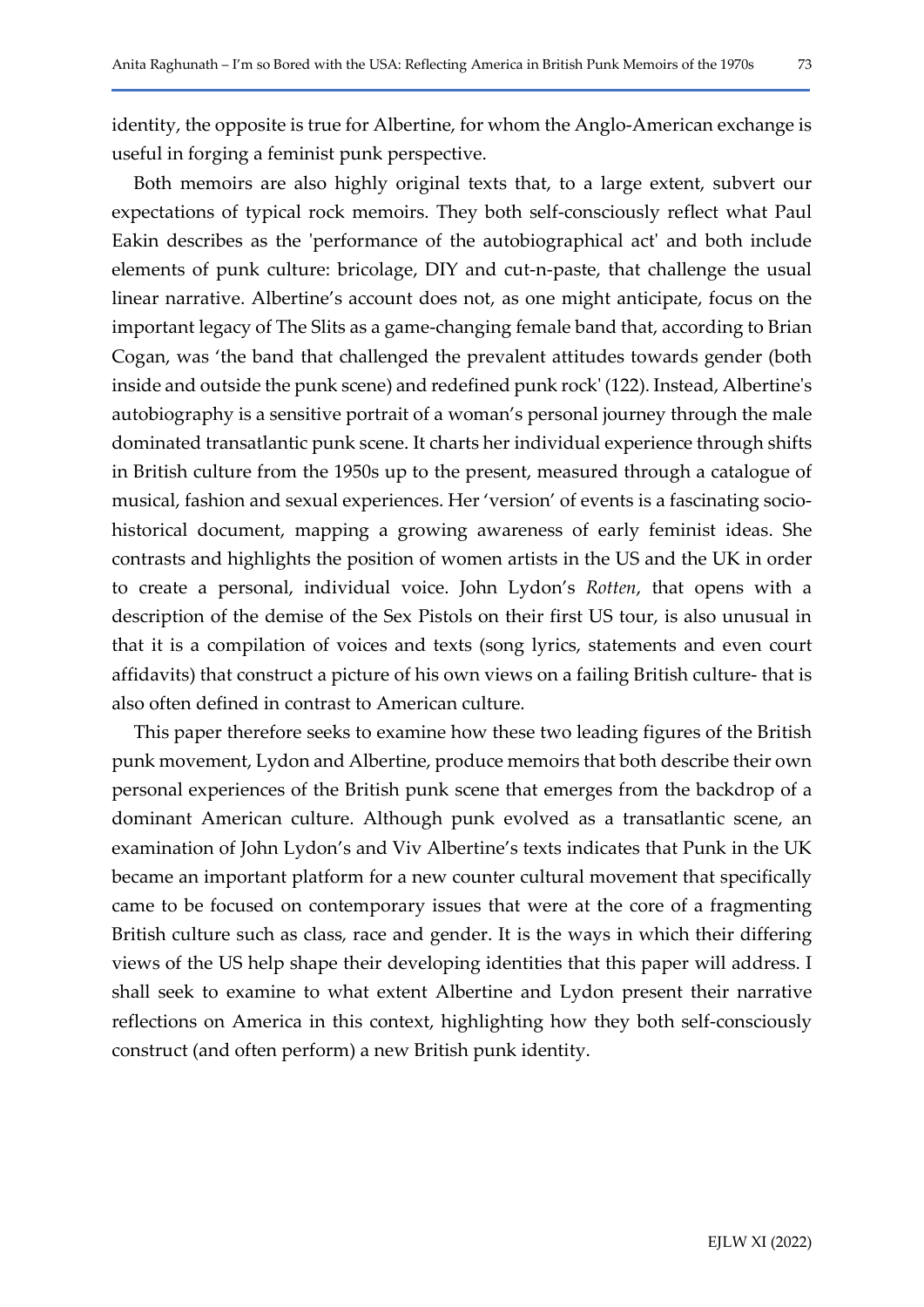#### Revisioning 'Blighty' in Transatlantic Punk

It is generally accepted that the transatlantic punk scene evolved from a crosspollination of both American and British music scenes of the 1970s, what Pete Lentini describes as an emergent cultural and musical form formed 'through a process of cultural syncretism' (155). To a large extent this is true as, on both sides of the Atlantic, the countercultures have been read as a response to an Anglo-American postmodern crisis of representation that existed in the early 1970s. Punk was a complex youth movement that grew out of difficult economic and social situations in the US and UK. It gained ground through repeatedly, and with self-reflexive irony, subverting a range of established cultural norms and recycling 'cultural images for the purposes of parody and shocking juxtaposition' in an attempt to deconstruct and challenge power structures within the dominant cultural movement of the late 1960s and early 1970s (Moore 307).<sup>1</sup> However, there are a number of different perspectives that question the extent of the exchange between the two sites in Britain and America and thereby question the validity of claims of an oversimplified interconnection that are often presented in critical examinations of punk. It remains a controversial and perennially debated issue.<sup>2</sup>

Legs McNeil and Gillian McCain in their autobiography Please Kill Me: The Uncensored Oral History of Punk (2016) ground the origin of punk in a New York context. They state that punk evolved from the original music of The Velvet Underground that broke taboos through song lyrics and gave licence for bands to then challenge cultural and social norms. For McNeil and McCain, The Stooges nihilism, the androgyny of the New York Dolls and the art school ethos of Talking Heads began to define the beginning of punk, a scene that soon included Patti Smith, Television and the Ramones and became centred around clubs such as CBGBs and Max's Kansas City. They are less inclined to acknowledge the influence of British artists such as Marc Bolan, David Bowie or even later the Sex Pistols, instead suggesting that the relationship between the punks in the UK and US was, less an exchange of ideas, and more of a one-way trajectory from New York to London.

Others critics are less parochial in their approach and view the transatlantic exchange as essential to the punk movement and, like Ross Hanfleur in *Punk Rock*, Hardcore and Globalisation (2015), see punk as emerging from a transatlantic sharing of ideas that mutually affected the evolution of the scene. Hanfleur discusses the influence of The Who, The Rolling Stones and The Kinks on the US punk music scene. He also draws particular attention to a pivotal moment in 1974 when Malcolm McClaren visited New York and is 'enchanted' by his encounter with the New York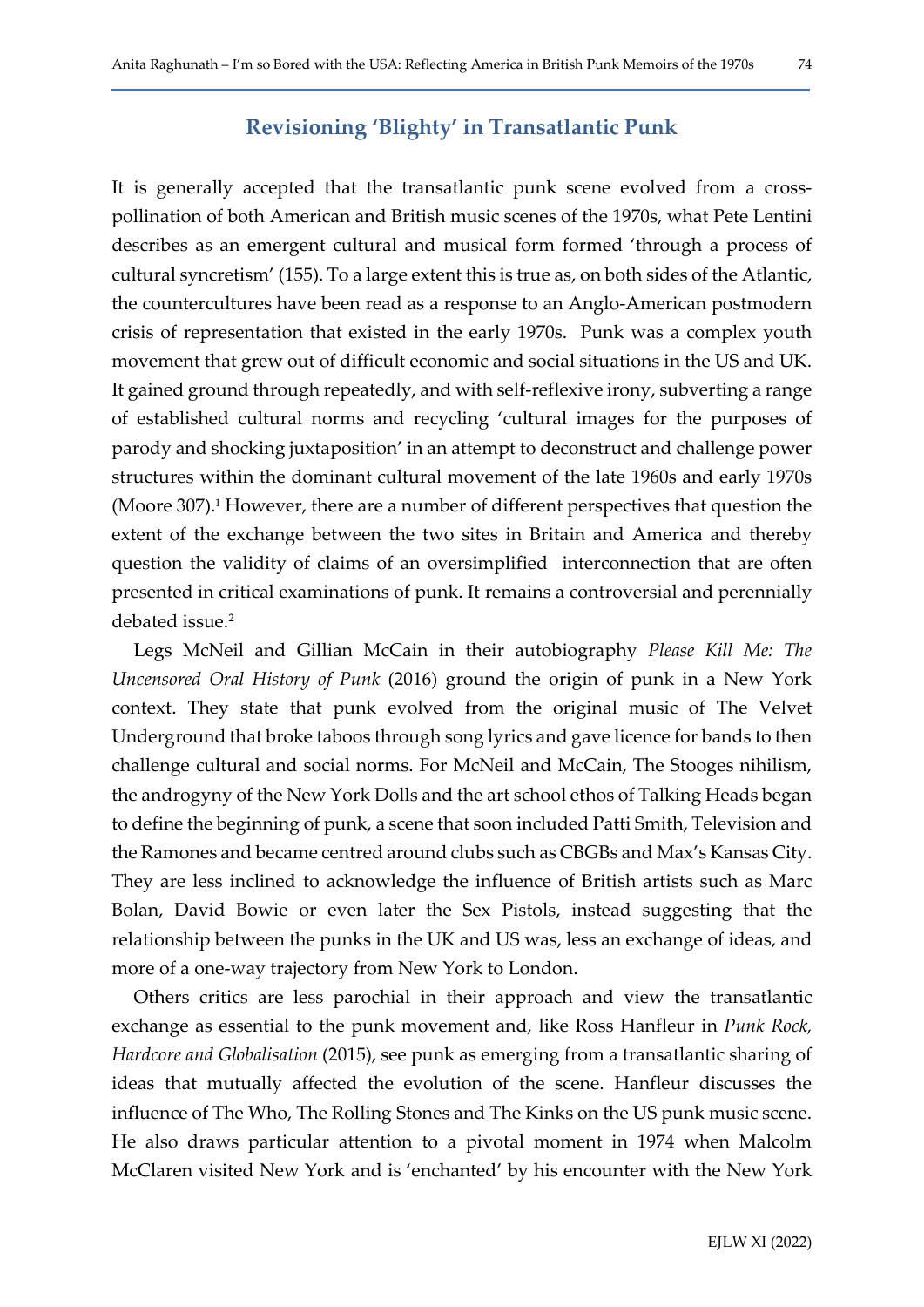Dolls, returning to London to form the Sex Pistols and, with designer Vivienne Westwood, reportedly invent the 'punk style' in their London's Kings Road boutique. Hanfleur emphasises the mutual influences that created punk music and the punk subculture:

Arguments over whether punk emerged in the US or the UK obscure the fact that what eventually became punk emerged from the musical and stylistic cross fertilisation across two continents, a back 'n' forth sharing between pub and garage rock and other underground cutting edge scenes. Regardless of who was most influential, even contemporary punks acknowledge the Sex Pistols and the Clash , the Ramones and the Stooges as vitally important to punk's history. (280)

What is clear from the memoirs of the contemporary artists from this scene, as well as the recent academic analysis of punk, is that the arguments and discussions about the authentic birthplace of punk are, to a large extent, subjective and remain open to interpretation. More relevant perhaps is an exploration of the ways in which British punk had an arguably far more invested and sometimes antagonistic relationship with America and the global capitalism (both cultural as well as material) of American music in general. This is a tension that was usually entirely absent in accounts of the American subcultural scene that, certainly in the 1970s, accepted its rock n roll roots and more often than not failed to question American cultural dominance. As Chrissie Hynde points out in her autobiography Reckless (2016) when describing her childhood in Ohio 'We had industry and abundant, rolling farmland for hundreds of miles to the south, east and west. (See how proud I am?). The Seneca Indian named it "Ohi-yo" meaning " it is beautiful, beautiful river" Yes, Ohio: so beautiful' (4). She also goes on to state:

The United States led the West, and the citizens of the world all wanted to be like us. We had Frank Sinatra and Elvis. We had Marilyn Monroe and James Dean. Everyone wanted to stand with us as we took our place in the sun. They all knew about us, but we didn't know about them. (5)

Hynde's uncritical view of the US contrasts with the view of her British punk contemporary, Viv Albertine, whose experience of the UK in her autobiography reflects quite differently on post-war British life as hostile, uncomfortable and claustrophobic. Her descriptions of UK suburban life are revealing, 'The house smells of mothballs and we have to be quiet all the time, I really identify with Anne Frank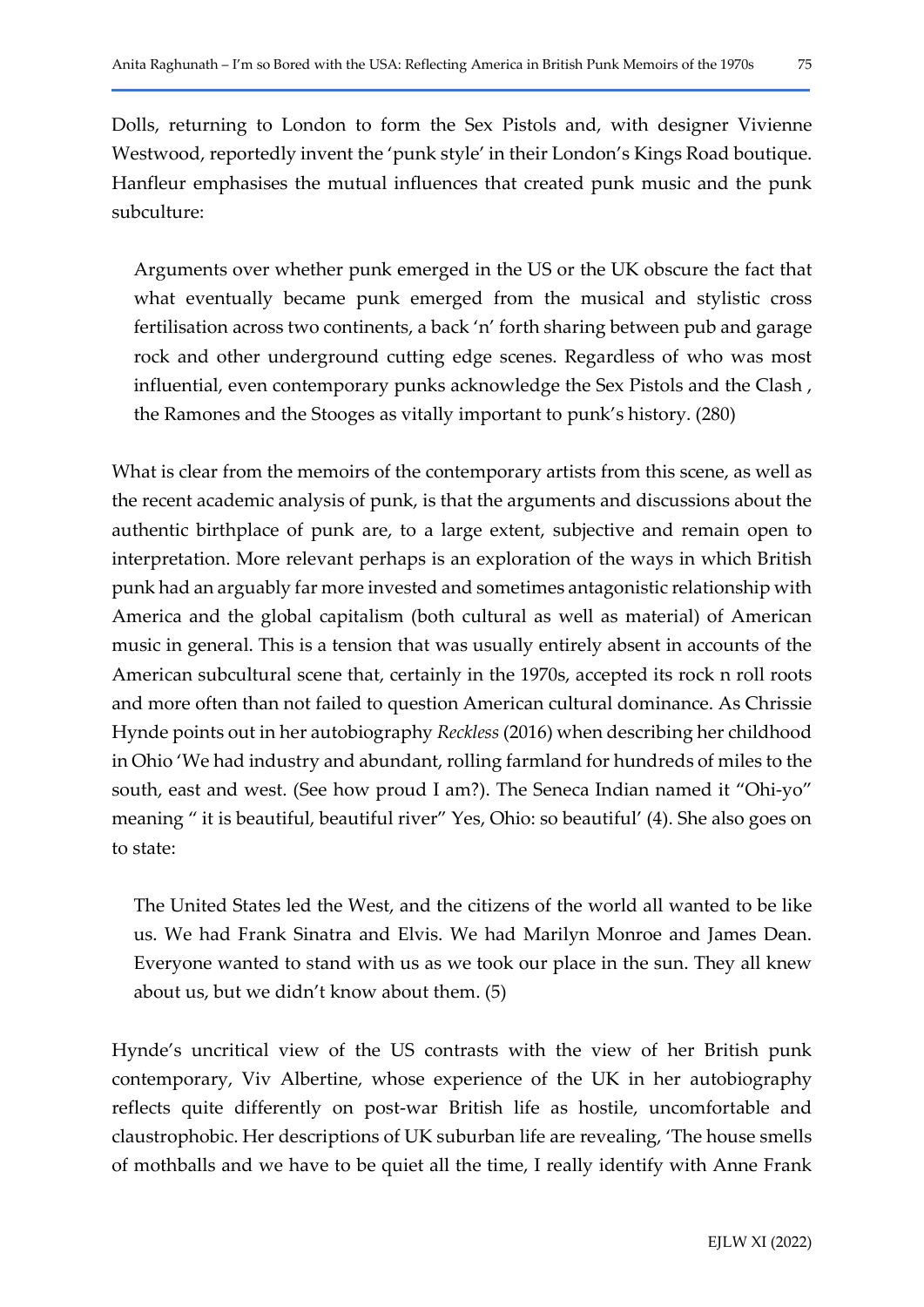tiptoeing around her loft' (Clothes 11) and later, 'I look up and down the street as if someone might pop out of a doorway and whisk me away, but all I can see is houses, houses, houses, stretching off into infinity. I feel sick. I hate them' (19). This threatening and oppressive context is a repeated theme in Albertine's memoir. Frequently, London is described as filthy and on the verge of collapse, 'Outside, Oxford Street looks Dickensian. Most of the shops are boarded up, there are mountains of rotting rubbish piled along the edge of pavements because of the dustmen's strike and half the lamps are off due to electricity rationing' (136). Albertine is also positively explicit that American rock n roll music had made a deeply positive impression on her as a child and she describes her first encounter with it and the profound effect it had on her, 'Until today I thought life was always going to be made up of sad, angry grown-ups, dreary music, stewed meat, boiled vegetables, church and school. Now everything's changed: I've found the meaning of life, hidden in the grooves of a flat plastic disc' (17).

In fact, Albertine's experience echoes that of many memoirs of earlier British rock musicians who identified the enormous importance of American music as the genesis of British rock which, certainly in the 1950s and 1960s, was emulating and inspired by American culture. It seemingly provided a lifeline in an otherwise colourless culture. Many of these memoirs, focussing as they do on the special relationship of the transatlantic rock scenes, also chart the gradual Americanisation of British culture as America replaced Britain as the global superpower. In his overview of the impact of American rock culture in Britain, Keith Gildart notes in his 2013 text Images of England through Popular Music: Class, Youth and Rock 'n' roll, 1955-1976:

American rock 'n' roll and 'rhythm and blues' had a more significant social, cultural and political impact on working-class youth than other forms of popular music, in terms of defining aspects of their culture and reflecting, shaping and sometimes challenging a particular sense of individual and collective identity. (1)

The attraction of American culture, and the prospect of an optimistic future that it offered, stood in contrast to the decline and decay in Britain and is a theme that is often repeated as a reason why many British musicians became involved in rock music scenes in the first place. As the reality of Britain's diminished and diminishing global position began to become apparent in the aftermath of WWII, America offered a brighter future and replaced Britain as the centre of western cultural life. David Bowie summarised this phenomenon neatly in an early BBC Omnibus interview where he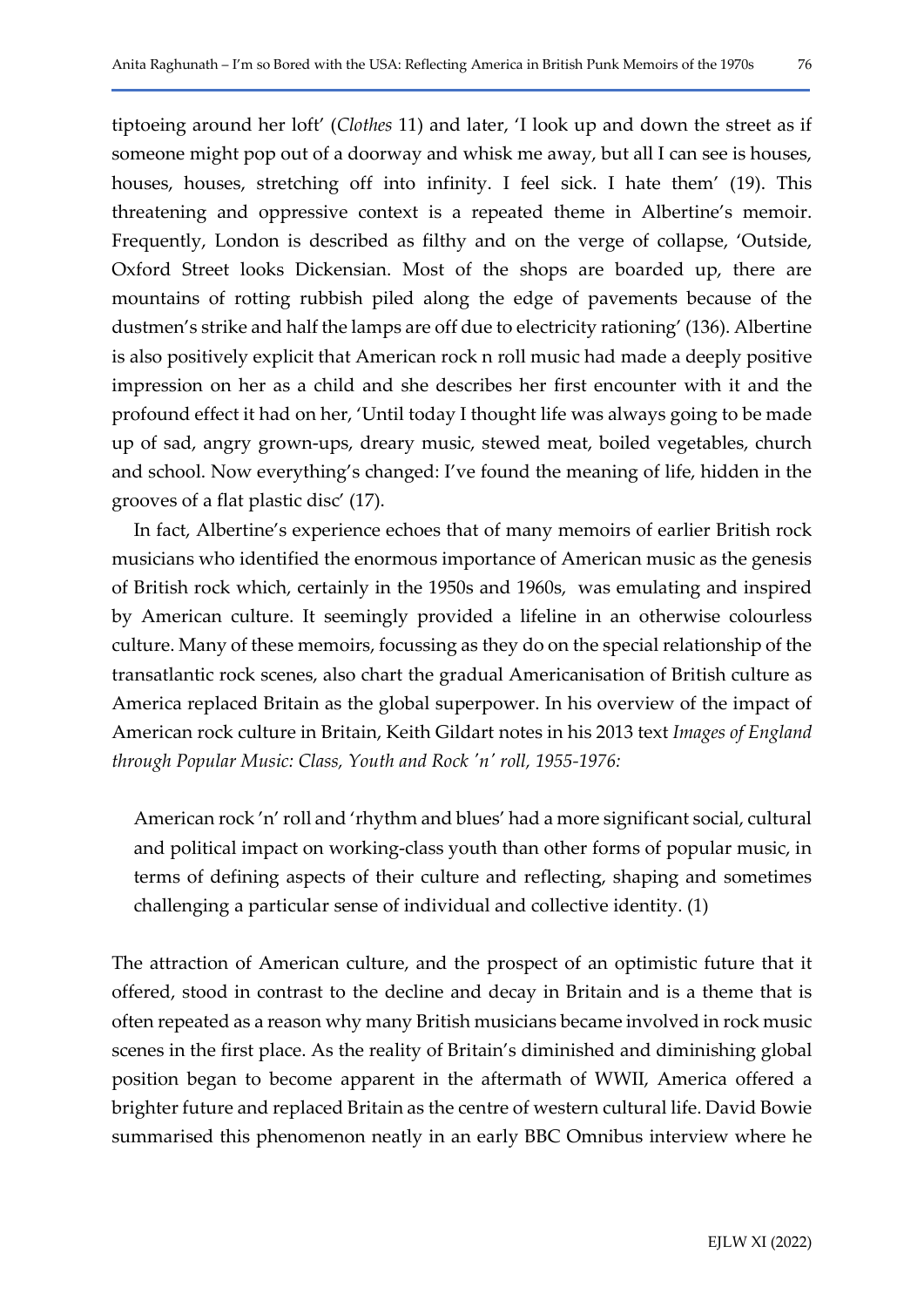states, 'the imagination can dry up in England – it just supplied a need in me, America; it became a myth land for me' (quoted from Omnibus, 26 January 1975).

Autobiographical texts written by British rock musicians usually describe, in a similar manner to Albertine, how transformative early experiences of American music were for them and how it helped construct an alternative identity for British youth. The Who's Pete Townsend starts his autobiography Pete Townsend: Who I Am (2012) by writing 'Dad took us to the cinema to see a musical film. I asked Dad what he thought of the music. He said he thought it had some swing, and anything that had swing was OK. For me it was more than just OK. After seeing Rock Around the Clock with Bill Haley, nothing would ever be quite the same' (27). Eric Clapton also states that American rock was life changing and aspirational:

We used to watch Sunday Night at the London Palladium, which was the first TV show to have American performers on, who were so far ahead on every level. I had just won a prize at school, for of all things neatness and tidiness, of a book on America, so I was particularly obsessed with it. One night they had Buddy Holly on the show, and I thought I'd died and gone to heaven; that was when I saw my first Fender guitar. It was like seeing an instrument from outer space and I said to myself: 'That's the future – that's what I want.' Suddenly I realised I was in a village that was never going to change, yet there on TV was something out of the future. And I wanted to go there. (8)

This projection of America, as a place of almost unworldly promise in the 1950s and 1960s, is a ubiquitous theme in these reflections that were set against a growing sense of disillusion in the UK. However by the mid-1970s this sense of disillusionment in Britain, particularly in working class youth culture, had reached a crisis point. Economically, politically and socially Britain was experiencing a critical point in its history and British mainstream rock music, which had once offered an alternative, was certainly not speaking for this new generation. As Caroline Coon has stated, 'By the mid-seventies, we were disappointed with what the rock n roll cultural leaders were doing. They were shaking hands with the fucking royalty' (Coon quoted in Rotten, 196).

There was a growing youth movement on both sides of the Atlantic that was increasingly disinterested in rock gods and big stadium rock concerts that had become a multi-million dollar business. Rock music, once the preserve of the youth, had by the 1970s become mainstream and crucially lacked much of the rebellion of early rock. It is arguable that this is representative of what Gramsci called the 'moving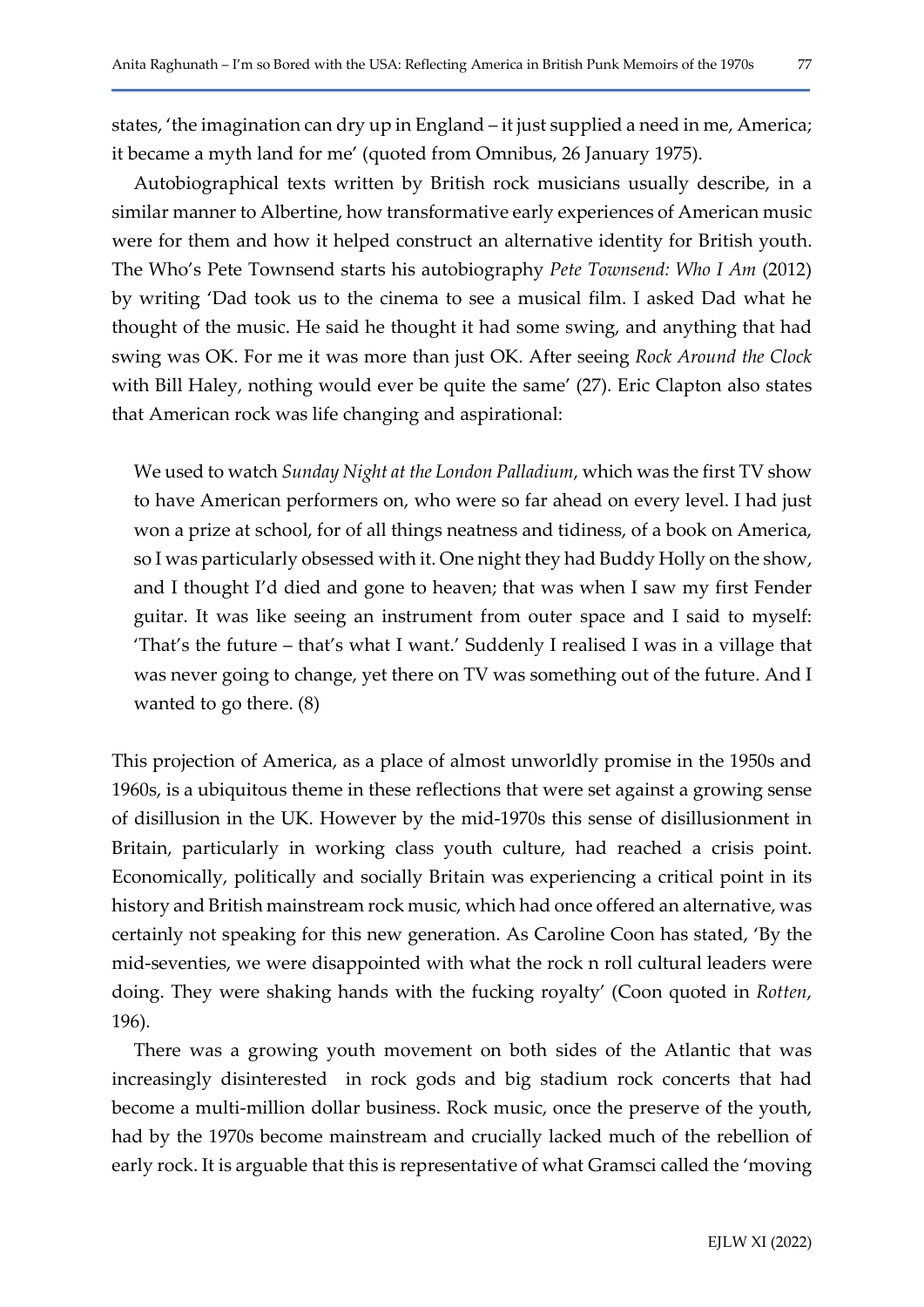equilibrium' of culture and both positively marks the repositioning of rock music as a vital element of mainstream culture – but also signals its new found place in the dominant cultural hegemony that sadly, and to some degree, strips it of its meaning as alternative and/or underground. Rock, which had been the soundtrack to the first youth movement in the 1950s and 1960s had slowly become more anodyne and respectable in both the US and UK. Punk was the subcultural response to the shifting boundaries of what was permissible. This test of the limits of cultural hegemony was, of course, another manifestation of the subcultural resistance to authority and the authorised and marked a new stage in the development of youth culture. Punk in both the UK and US was a phenomenon that signalled to some extent a further breakdown in social uniformity. It came to occupy the edgy, marginal cultural position that had once been held by the formerly controversial rock artists such as Elvis Presley and Gene Vincent in the 1950s. As Stuart Hall suggested in his groundbreaking sociological study Resistance through Ritual all youth subcultures have a limited shelflife:

Youth sub-cultures' form up on the terrain of social and cultural life…But some sub- cultures appear only at particular historical moments: they become visible, are identified and labelled (either by themselves or by others): they command the stage of public attention for a time: then they fade, disappear or are so widely diffused that they lose their distinctiveness. (14)

Arguably by the mid-1970s mainstream rock music had lost much of its marginal appeal and no longer represented youth culture – Elvis had most certainly 'left the building'. In addition, the mainstream British rock music exemplified by artists like The Stones and David Bowie that had also once offered some alternatives had also become more mainstream and irrelevant and the object of scathing criticism. As Lydon explains, 'They came out of the ever-so-generous-and-love-everyone sixties and soon turned into fucking greedy shifty little businessmen doing their utmost to stifle the opposition… The system! They became it' (Rotten 196).

A shared feature of many of the punk memoirs from both sides of the Atlantic is the viewpoint that rock music no longer represented the lives of a younger generation who were encountering different economic, social and political challenges in the mid-1970s. Punk signalled a major change in youth culture that had a lasting impact on styles in both the UK and US. Like the rockers, teddy boys and mods that had preceded the punks, the challenge to cultural hegemony was made through a new music and outwardly visible style that distinctively set Punk outside the boundary of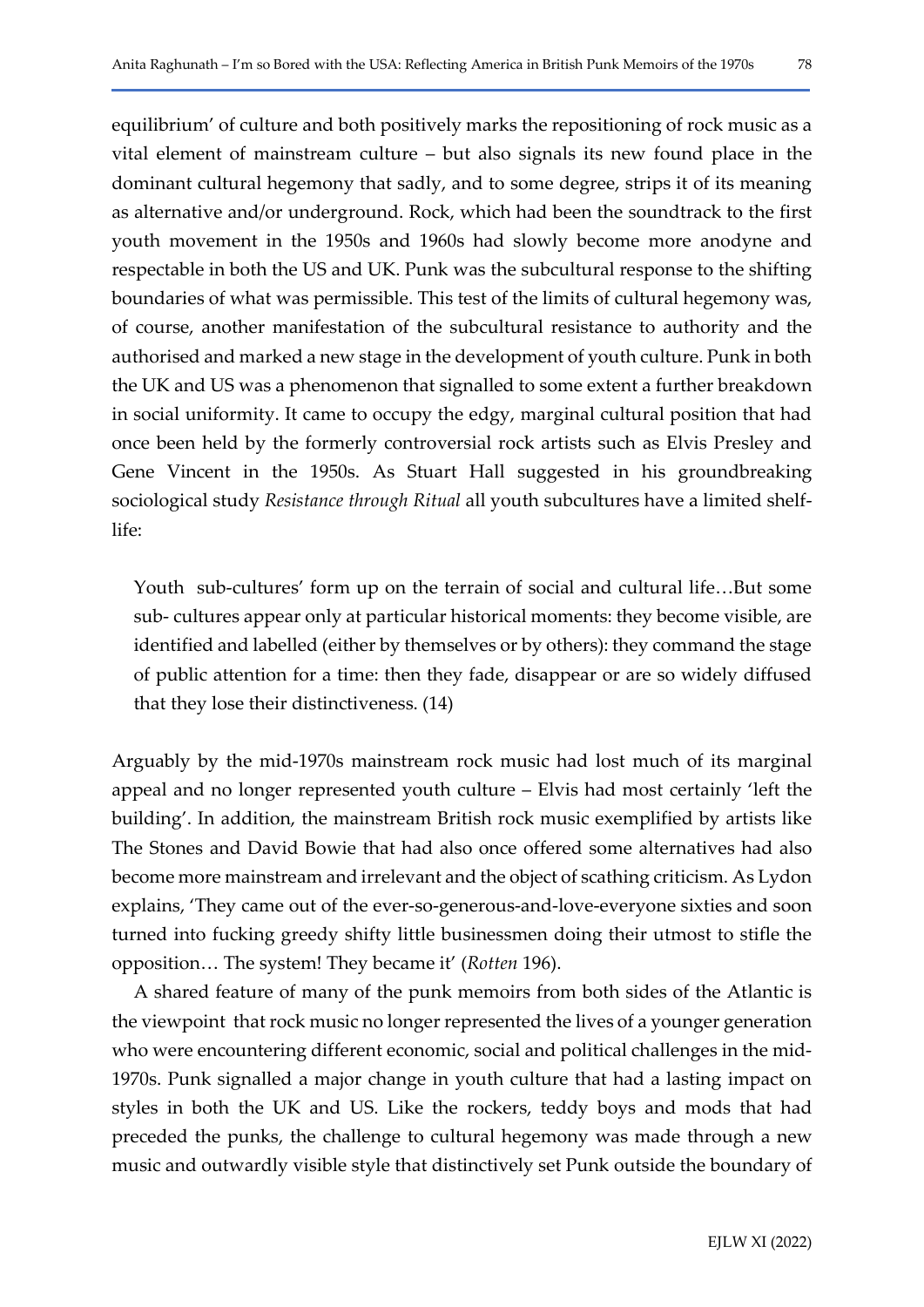the acceptable. It was a visual counterculture that signified rebellion and disaffection. News media (on both sides of the Atlantic) were in no doubt that punks were a genuine threat to moral standards. In his text Pop Music and the Press, Steve Jones noted that the punk subculture 'set off the worst cases of press excess in the decade' (119), with the *Daily Mail* reporting that punks were 'the wreckers of civilisation'. In the US an NBC News report from 1977, quoted on CNN's 'The Seventies' went further in its outrage saying, 'This is punk rock and its purpose is to promote violence, sex and destruction, in that order' (quoted from CNN, 15 August 2015). The overblown and exaggerated responses to punk were disproportionate with the numbers of kids who participated in the subculture however as punk scholar Dick Hebdige has suggested, 'No subculture has sought with more grim determination than the punks to detach itself from the taken-for-granted landscape of normalised forms, nor to bring down upon itself such vehement disapproval' (19). Nonetheless it is precisely on the topic of the political impact of punk, that the differences between the punk cultures on either side of the Atlantic diverge. According to Roger Sabin in his text Punk Rock, so What?: The Cultural Legacy of Punk, punk in the UK was a cultural and political movement 'even representing a basic shift in the zeitgeist' (5). For the UK punk scene, rejecting establishment culture also brought with it a rejection of capitalist (transatlantic) culture and it is therefore unsurprising that the memoirs and autobiographies that are produced by British punk rock artists are generally more politically engaged and seem to offer a markedly different view on American culture than those from the US scene.<sup>3</sup>

This subtext of the dominance of American rock culture and its failure to provide the means to construct an identity that had arguably been the case a decade earlier, haunts a number of British punk memoirs and autobiographies and there is often a clear awareness that although American culture was important in forming the background to post-war British society that this failed to sufficiently reflect a nation struggling to come to terms with its own new subordinate role on the global stage. This need to find an alternative to the miseries of working class British life for the Generation X in the 1970s is summed up by Billy Idol who describes the central role rock 'n' roll would play in redefining British culture:

Music always pulled me through, voices laughing out a tale of their lives, musicians riding the waves. I didn't know that the cultural revolution fuelled by rock n roll was right round the corner to purge this land with sound. England's post war recovery would reveal a new kind of comedy: a kick was on its way, a new thrill to push away the traditional British blues. (17)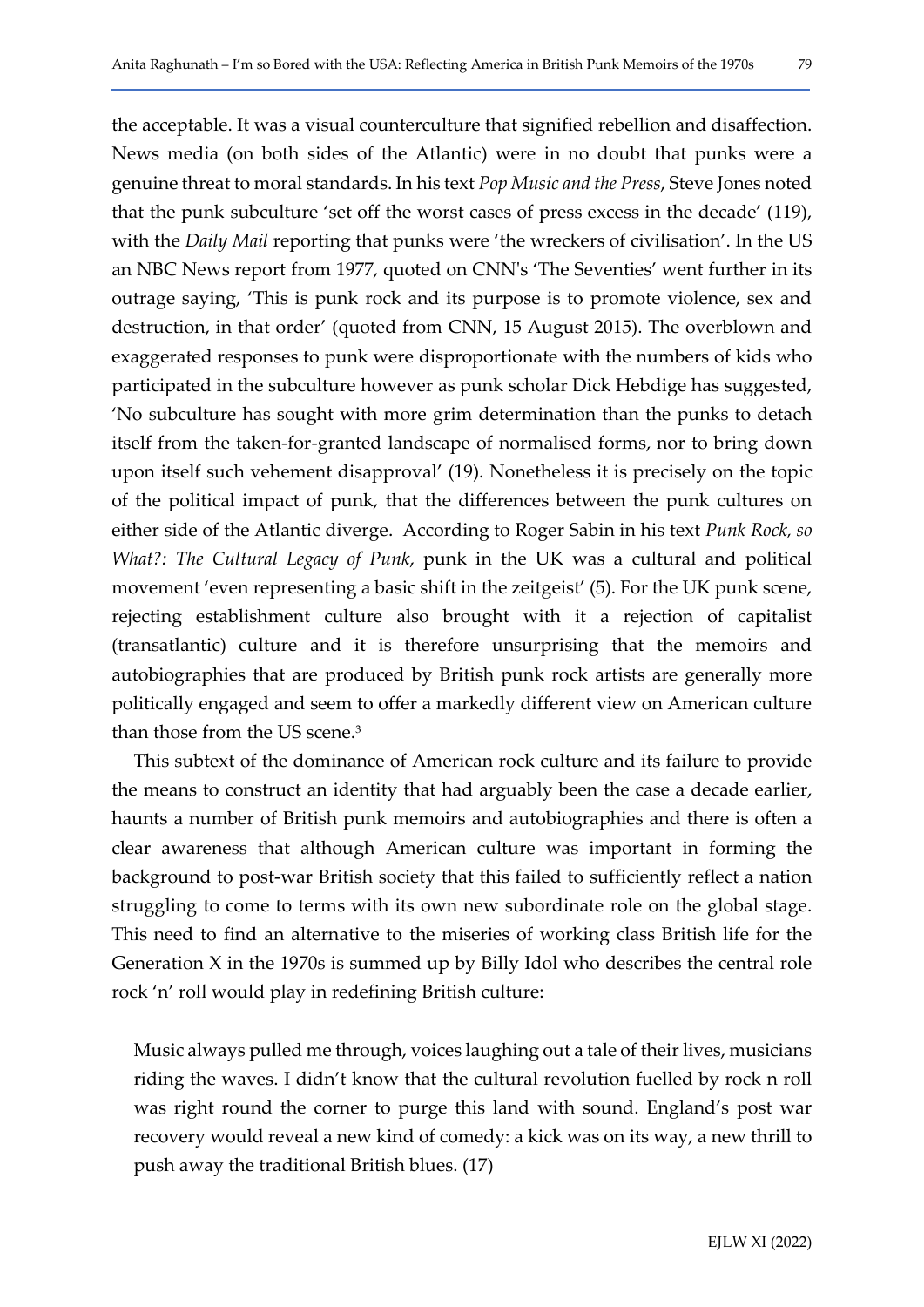American culture, however thrilling, fell short of reflecting the reality of 1970s Britain and became increasingly irrelevant in the context of what Ryan Moore has described as a 'national collapse' from which a more politicised punk culture emerged. The exposure to an alternative culture for many in the early punk scene encouraged a spirit of questioning and initially provided a counterpoint to apathy and blind acceptance of authority and convention in far-reaching aspects of their lives. Examining early punk memoirs and autobiographies for evidence of this emergent political consciousness and activity, offers an interesting conceptual framework with which to analyse them. In fact John Lydon demonstrates his own awareness of the power of images of, for example, American gangsters in movies and the glamour of American life, but crucially notes that for him, growing up as an Irish immigrant in London, 'it was all devoid of reality' and, in contrast with other rock memoirs, highlights that not only did it not give aspirational hope – but underscored the negative hopelessness of life in 1970s Britain. It is therefore possible to read British punk culture as a clear response to the socio-economic crisis that Britain experienced in the 1970s. As Dick Hebdige has suggested, punk emerged as a direct consequence of this cultural historical milieu. According to Hebdige, punk 'appropriated the rhetoric of crisis which filled the airways, and editorials throughout the period and translated it into tangible and visible terms' (87). By examining the memoirs of Lydon and Albertine as case studies, it is possible to ascertain to what extent this tangible response to the socio-economic and cultural crisis both informs and shapes their texts.

#### Lydon and the Construction of Alternative Britishness

John Lydon's autobiography Rotten No Irish, No Blacks No Dogs is an outstanding example of this subtler dialogue between the US and UK cultures. His engagement with the question of Anglo-American culture in his autobiography gives more nuance to this relationship. In fact for Lydon, as well as others on the British punk scene, it is clear that the seemingly liberal ethos of American culture only served to highlight the negative politics of the deeply riven class divides and inequality of British society. Initially, Lydon's relationship with American culture, as he describes it in his text, shares similarities with Albertine's in that he is also initially aware of the value of rock as a regenerative musical form in his youth but, as his narrative progresses, it become clear that it is distinctly one that highlights the futility of life in 1970s Britain.

In Rotten, John Lydon predictably presents a version of the Sex Pistols story but of more significance is his description of life growing up in a fairly typical working class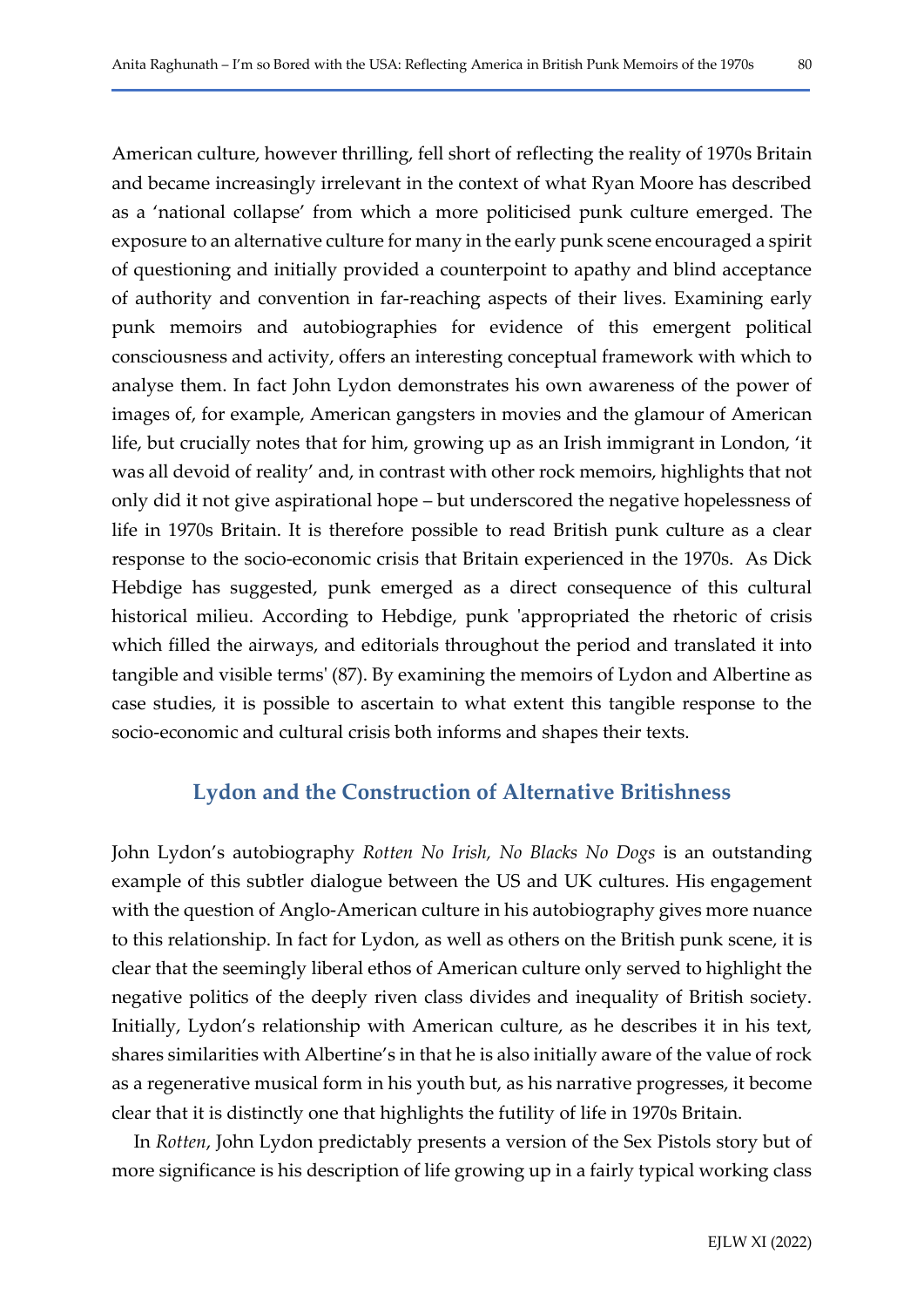environment and the ways in which he managed to 'self-consciously fashion' his own identity: one that is not only culturally unique but also based on an emergent sense of national identity. Throughout the autobiography, Lydon crafts a personal narrative reflecting a British underclass that has reached a tipping point by the 1970s. Life in the UK for the working classes and particularly immigrants, had hardly progressed from the Victorian era and his autobiography describes in detail a feral childhood that would not be out of place in a Dickensian novel:

The backdrop of desolate houses…I remember all the kids running round in rags. It was quite common for most kids to have no shoes. We thought shoes were uncomfortable, particularly for my other brothers because they had to wear what I finished with. (18)

He paints a picture of a desolate bombed out London where the poverty and inequality was almost inescapable: a world of ignorant racism, tin baths and vermin. In fact, the text is replete with anti-Romantic sentiment and often embellished with fictionalised representations that would not be out of place in a dystopian novel. Readers are instructed to 'Picture this. Dead-end ladies leaning out of windows with their hair in curlers' (12) and the 'enormous rats that would come up underneath the sink…Great big sewer rats' (13). Lydon often uses British literary references likening himself to Shakespeare's Richard III, or Charles Dickens' Oliver Twist and compares his environment to a scene from A Clockwork Orange or the British soap opera Eastenders. It is significant because in so doing his narrative utilises and reclaims British cultural texts to construct a persona for himself that is based on an insular British cultural experience that is scraped together in a 'cut-n-paste' bricolage manner. This Britishness becomes recognisably punk in the UK and is often set in direct contrast with the pervading American culture.

As Ruth Adams suggests in her text, The Englishness of English Punk: Sex Pistols, Subcultures, and Nostalgia (2008),

Punk, as a number of theorists, most conspicuously Dick Hebdige, have noted, was a subculture constructed through a process of collage, of bricolage. Bits and pieces of both officially sanctioned and popular English culture of politics and history were brought together in a chaotic, uneasy admixture to form a new culture—a culture that arguably spot lit the very institutions that it nominally sought to destroy. (469)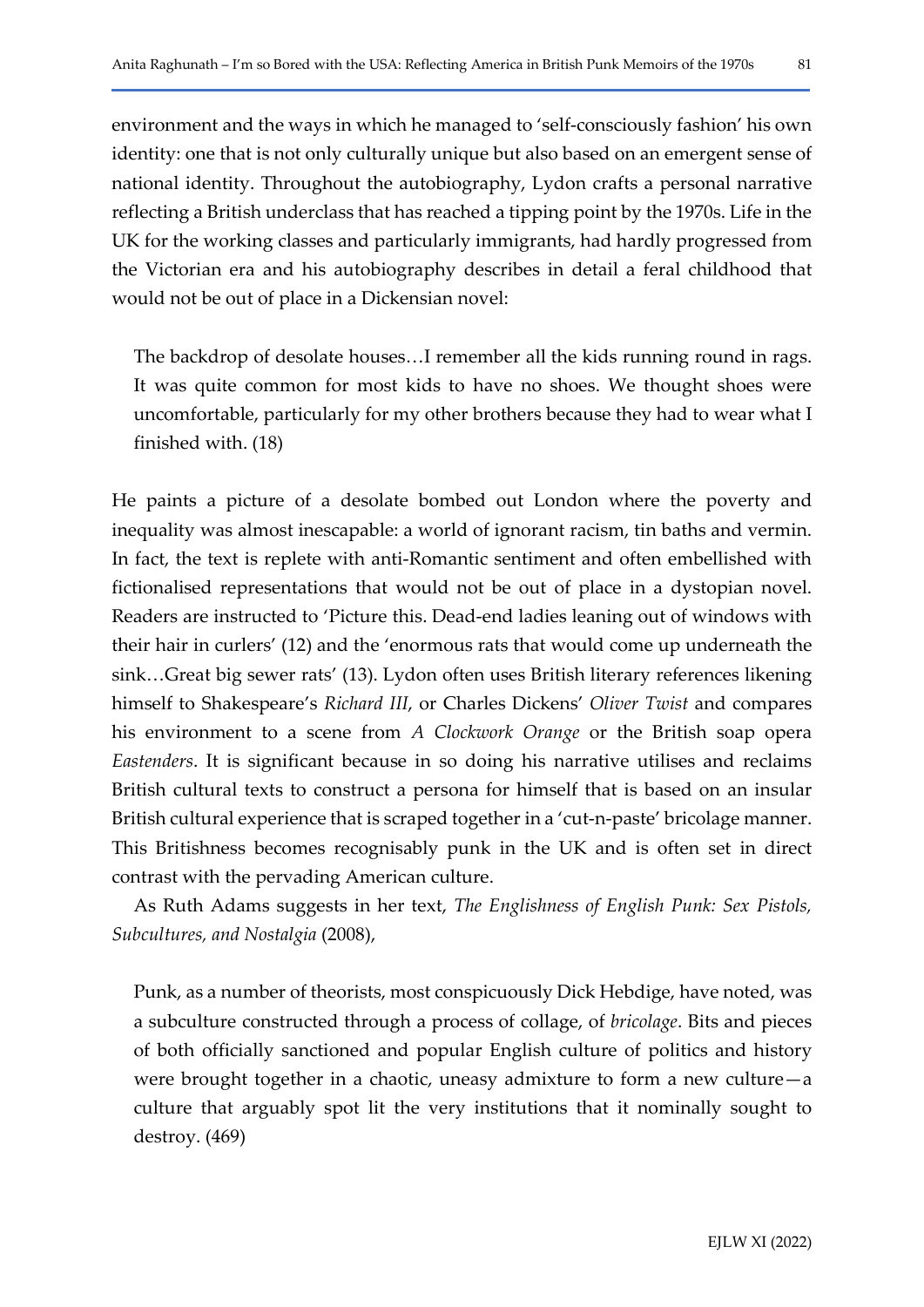Lydon, typical of early exponents of British punk, looked to a range of British cultural references to forge his punk persona 'Johnny Rotten' and performs a specifically British punk identity that Hebdige describes as being like an, 'ensemble…a catalogue of beautifully broken codes' (26). However, it is the Britishness of this new identity that keeps this eclectic identity together and Lydon's biography is replete with references that highlight the culture gap and 'difference' between the US and UK that creates some defining pattern to British punk identity. Lydon often describes America and Americans as being quite unrecognisable, Other.

The otherness of America (a perennial theme in many British rock biographies) is a theme that runs through several other punk memoirs. For example, Celeste Bell writing in Dayglo: The Poly Styrene Story (2019), discusses the effect going to the US had on Poly, 'The shininess of American capitalism and the griminess of the city had a big impact on her' (109) and the biographies, autobiographies and memoirs of Steve Jones, Joe Strummer, Phil Lynott, etc., all echo the cultural difference. It is the otherness of America and Americans that is frequently foregrounded in a negative light. As Lydon states, 'What I remember most about our Lyceum gig – our biggest gig – was a famous groupie turned up from America. She came into the dressing room and announced "I must add you to my collection. I must have you" I said, "Oh really? Fuck right off." That was my impression of Americans at the time. They were like vultures' (108).

He is equally dismissive of the American punk scene that he distances himself from throughout the text. Of the Ramones he suggests that 'There was always this controversy about the Sex Pistols and the New York Ramones. Who came from whom? Yes, there was a Ramones album out at the time but they were all long-haired and were of no interest to me. I didn't like their image, what they stood for, or anything about them. They had absolutely nothing to do with life in Britain' (118). Again this serves to reinforce his focus on performing his self-consciously crafted British identity. Throughout the autobiography Lydon underscores the differences between his British identity and what he clearly and progressively sees as an unrelated American culture. When he finally goes to America on tour in 1978 he describes his surprise when touring in the South, 'I knew nothing about America' (242). Curiously, the reality of the country and his experiences among 'ordinary folk' outside of the punk scene are movingly described. It is also quite clear that Lydon is far from antagonistic about the ordinary people who he meets and 'likes' and he states 'I wanted to know everything about America'. He describes being overwhelmed and often impressed by the people, the size of the country and what he describes as the 'romance of it all' a picture of the country, particularly in the South that is often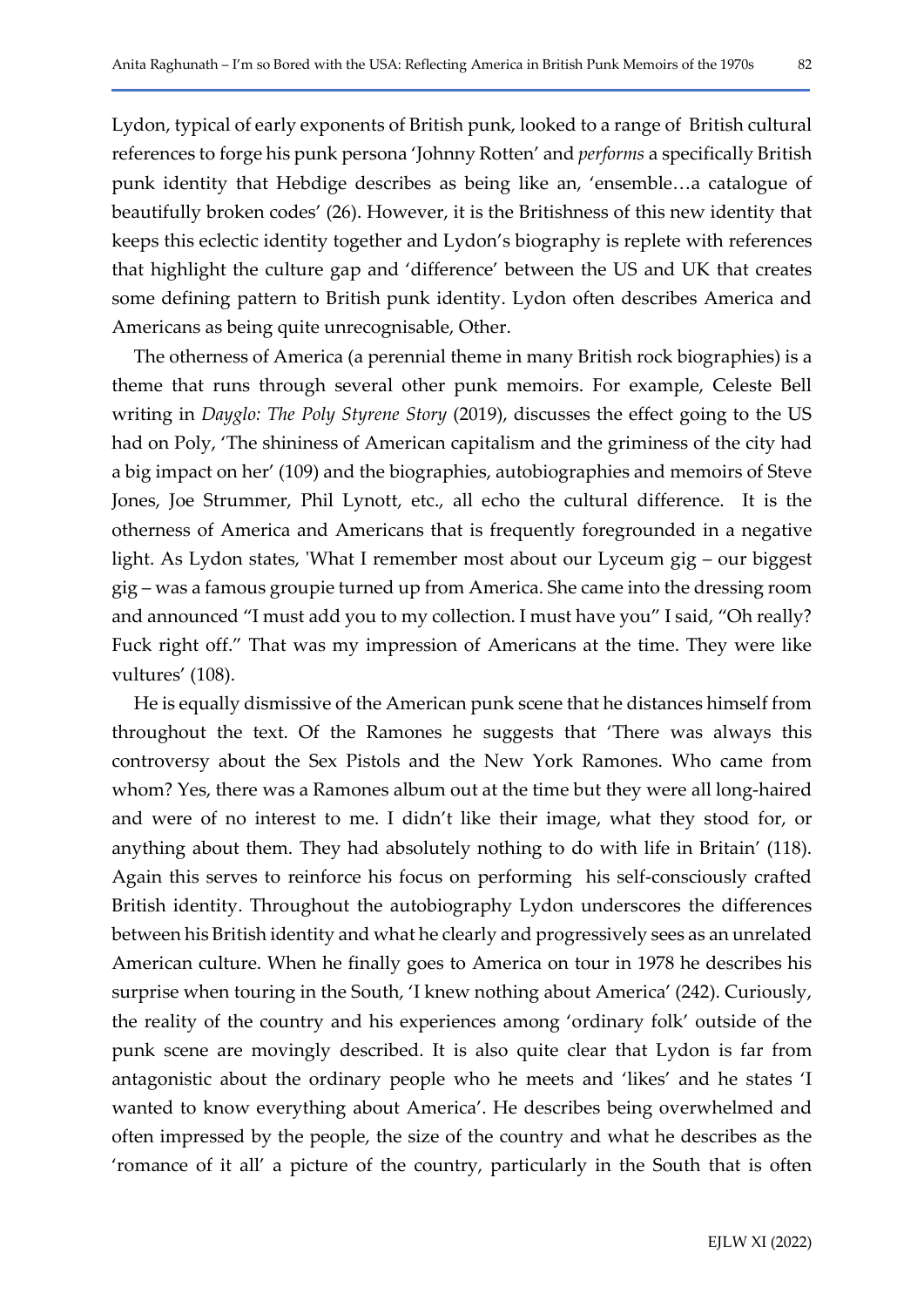contrasted with his clear antipathy of the punk 'poseurs' from New York and US rock music that he reads as unpolitical and therefore unprogressive.

So, it can be argued that whilst being initially inspired by American culture and being engaged by the alternative music culture of the New York scene of the 1970s, it is clear that, for Lydon and others, punk in the UK quickly became an antiestablishment youth culture that they used to find a way to vocalise a very particular British political and class rebellion. Clinton Heylin makes this point in the 2016 study, From the Velvets to the Voidoids, and suggests the distinction is to be found in ways in which American punk contextualised themselves in a rock tradition, whereas British punk saw itself as the antithesis of tradition and permanence:

Essential differences between British and American punk bands can be found in their respective views of rock & roll history. The British bands took a deliberately anti-intellectual stance, refuting any awareness of, or influence from, previous exponents of the form. The New York and Cleveland bands saw themselves as selfconsciously drawing on and extending an existing tradition in American rock & roll. (Preface, xiii)

It is this awareness of the different political, social and economic reality that existed in the UK in contrast to that in the US – that did much to create a very different approach to punk on either side of the Atlantic. This questioning of the influence of American traditions and culture was also to be found in other punk texts. For example, the 'Two Cowboys' t-shirt, designed by Vivienne Westwood in 1975, was a visual reminder of the ways in which the UK punks were undercutting, parodying and questioning the ubiquity of the dominance of American culture.



'Two Cowboys' t-shirt designed by Vivienne Westwood for Seditionaries (1975)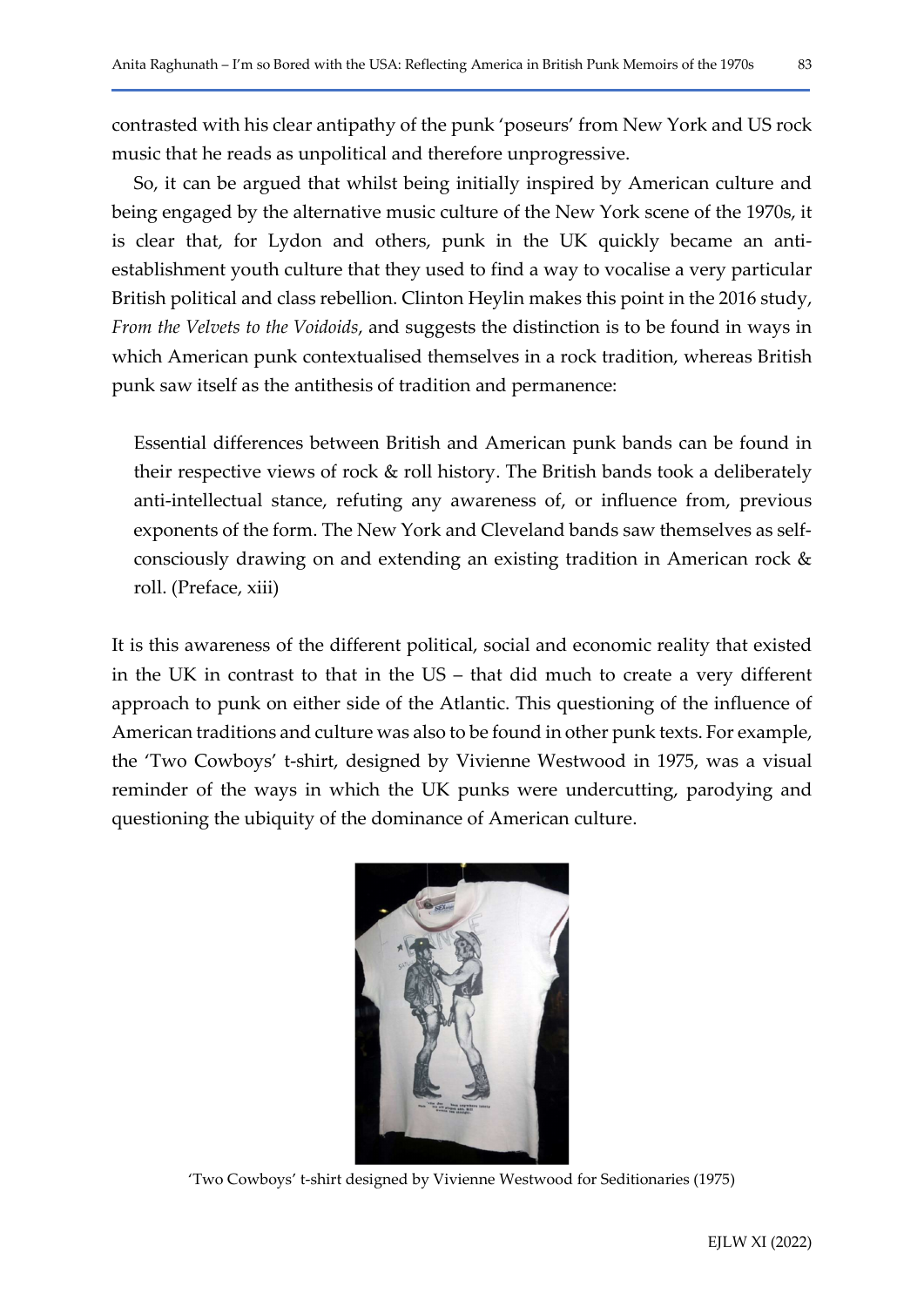Westwood, like many of her punk contemporaries, used her designs to undermine the macho images of American stereotype, whilst also challenging the heteronormativity of that history through her provocative design but the overt lampooning of the iconic American cowboy image could also be read as an open challenge to prevailing American cultural dominance.

As the UK punk scene developed, there was a growing need for the UK punk scene to try and emerge from under the shadow of American culture and represent the issues that were perceived to be specifically problematic in Britain. Steve Jones recognised this tension in his own autobiography Lonely Boy: Tales from a Sex Pistol (2016). He says, 'Americans claiming they started everything would get quite tedious as punk went on' (141). Jones, like many other British punks, were quite clear in their idea that British punk was a clarion call for change in the UK. When the Clash sang 'I am so bored with the USA' it signalled a much deeper anxiety that affected British society and culture than a fatigue with America – it signalled the growing fear of a culture that was aware of its own demise, impotence and struggle to change. Punk UK was far less intellectual and arty than its American counterpart but more politically engaged with a growing crisis of national identity. As the British punk movement gained velocity it therefore also sought to separate itself from American influence and focus on reflecting the realities of the UK in what became known as British punk's Year Zero and Scorched Earth policies. Joe Strummer and Mick Jones's song lyrics in 'I'm So Bored with the USA' are revealing but perhaps signal less of an antipathy for America per se than an attempt to raise questions about the possibility for punk to provide an alternative vision of Britain:

I'm so bored with the U.S.A. I'm so bored with the U.S.A. But what can I do? (Strummer/Jones 1977)

These lyrics suggest an appeal to come up with an alternative to the juggernaut progress of American culture and this theme became a definitive one in British punk subculture. In the 1970s the British punk movement self-consciously sought to problematize and create a distance from American culture as it sought to find a way to express the particular specificity in a crisis of identity not only felt by the punks of Generation X but other oppressed minority groups in the U.K. As Ruth Adams has suggested,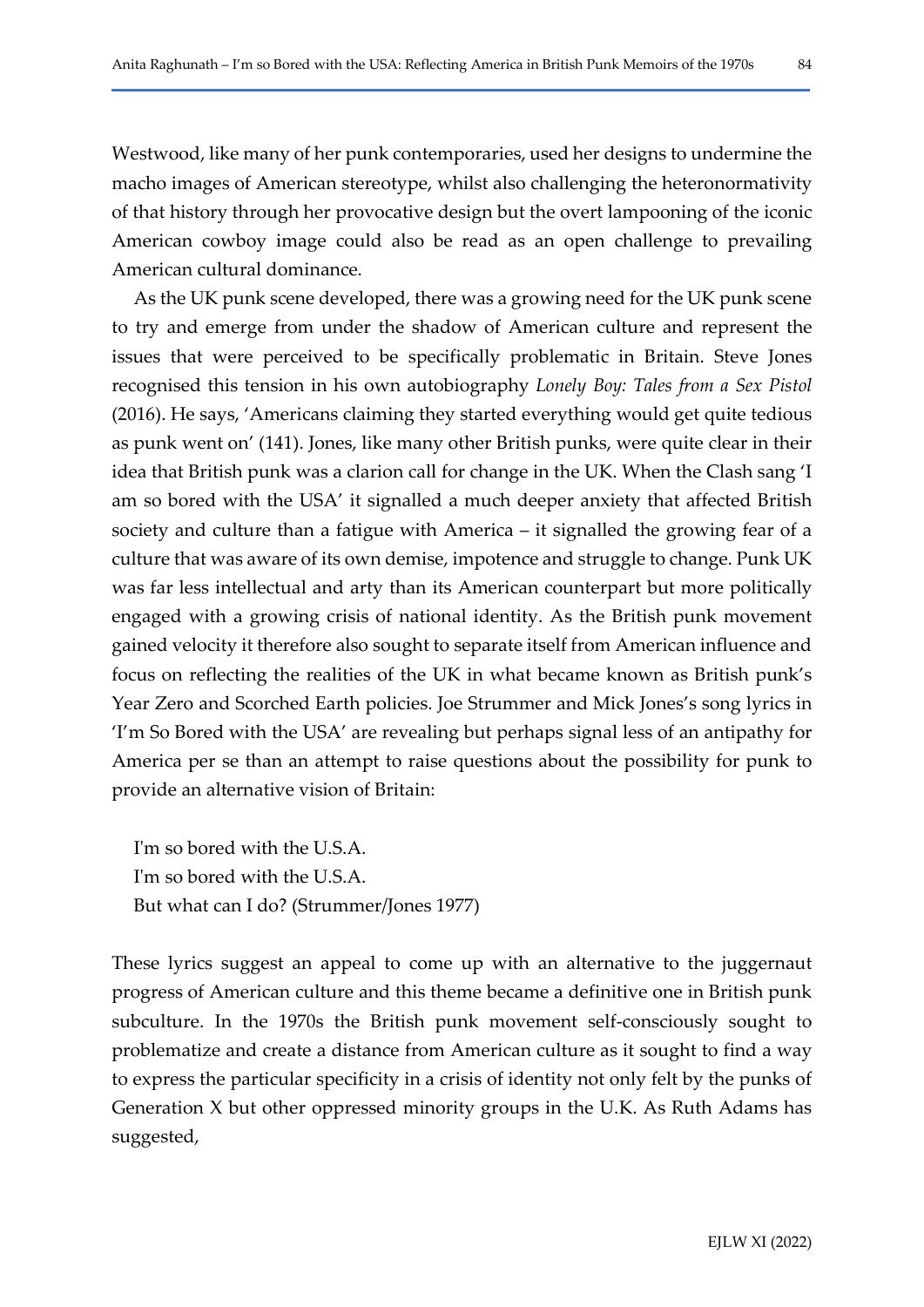The Pistols (and others) then might be regarded as unlikely guardians of English heritage, albeit expressing a history which stressed the popular culture and the radical dissenting pamphleteering elements of that heritage rather than the more conventional (pro)monarchist and aristocratic aspects. (471)

These radical elements would also steer the UK punk scene to forge links with black British culture and this would be one of the positive results of this trajectory. Andy Medhurst, writing in Punk Rock: So What? is clear about the important legacy of punk in foregrounding issues of race and equality in the UK, 'Punk's most important and long lasting influence on white British culture was its alliance with reggae' (226). The political affiliations between the growing British black movement and punk turned the focus to specific issues within the country in the 1970s and, through events such as the RAR festivals held between 1978-82 (Rock against Racism) crossed race boundaries, often for the first time.

With songs such as 'Anarchy in the UK' and 'God Save the Queen', Lydon's autobiography also recounts how the Sex Pistols tapped into a number of underlying but specific political, economic and social problems that had been simmering for decades and were specific to a very British agenda. The song 'Anarchy in the UK', for example, contains reference to a post-war Britain that had little to do with America. Lydon reflects at length in his memoir about the lyrical content of these songs that he claims were written as 'verbal grenades' intended to have a real impact. A line from this song, for example, 'Is this the IRA? /Is this UDA?' refers to the paramilitary groups who were engaged in a bloody civil war in Northern Ireland that had recently spilled over to the mainland UK in a spate of bombings and terrorist attacks on the mainland. It was a culture shock to have this controversial political topic included as the theme of a lyric and it caused reverberations in the British media. As did the lyrics of another Sex Pistols song, 'God Save the Queen', which aimed to critique the Silver Jubilee of Queen Elizabeth II in 1977. Lydon's lyrics are explicit: 'God save the queen/ And the fascist regime…There's no future/ England's dreaming. God save the queen.' (Virgin Records, 1976). They caused an intentional furore in the British press of all political colours. The Sex Pistols (and many other contemporary punk bands: Chelsea, UK Subs, The Clash, X-Ray Spex, The Slits) increasingly took on political issues in their songs that resonated with a young disaffected British generation and punk subculture was often seen as an anti-establishment youth cultural movement. British punk (in contrast to American punk in the mid-1970s) was intentionally anti-intellectual and extremely political; but as Viv Albertine's autobiography suggests, this political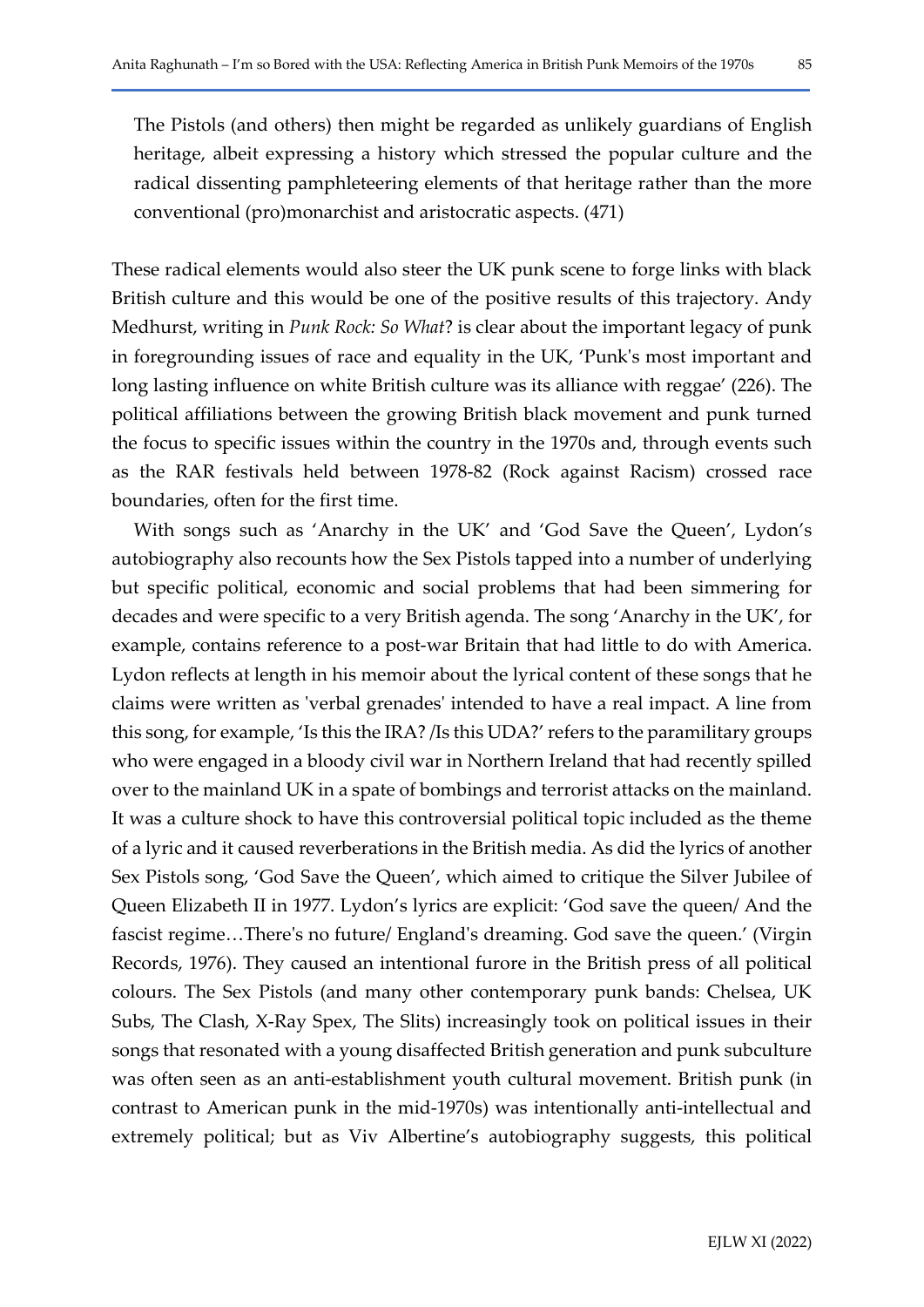platform was very different for women. Punk, for all its progressive political agendas, was far from a level playing field.

#### Viv Albertine and The Punk 'Theatre' of Female Power

Punk in the UK was also connected with a concurrent rise in feminism as is made explicit in reading Viv Albertine's memoir, Clothes, Clothes, Clothes. Music, Music, Music. Boys, Boys, Boys. Female punk bands often dealt with the politics of not only national identity but also feminist issues through no-holds-barred, direct and uncompromising lyrics. X-Ray Spex, The Slits, The Adverts (among others) confronted the prevailing British inability to engage with a reality of female sexuality and identity in the 1970s and challenged the objectification of women often through satiric and challenging lyrics. British female punk bands were intentionally antiintellectual (much like their male peers) and often used taboo language, fashion, explicit sexual imagery and graphic humour to foreground a feminist message. Poly-Styrene, the frontwoman of X-Ray Spex, wrote a song entitled 'Oh Bondage, Up Yours' that directly challenged the patriarchy and promoted a strong feminist voice with lines such as, 'Some people think little girls should be seen and not heard/ But I say... /Oh Bondage! Up yours!/ 1, 2, 3, 4!' (X-Ray Spex, 1976). According to Viv Goldman, 'That sound cut through a sort of glass ceiling of what women singers could do with their voice' (61) and punk certainly challenged stereotypical images of women, particularly for a younger generation.

However, Albertine's memoir provides a more critical reflection on the extent to which the women in the British punk scene were marginalised, despite the perceived progressiveness of the political agenda of the subgenre. She often describes how difficult it was to break through gender barriers, the almost total lack of role models and the enormous obstacles women faced in becoming accepted. She is explicit: 'Every cell in my body was steeped in music, but it never occurred to me that I could be in a band, not in a million years – why would it? Who'd done it before me? There was noone I could identify with. No girls played electric guitar. Especially ordinary girls like me' (49). Critically, Albertine's memoir also challenges the reader's expectation of the format of the autobiography with her text, Clothes, Clothes, Clothes. Music, Music, Music. Boys, Boys, Boys that completely subverts the genre with its compilation of accounts of various relationships and clothes, rather than the usual autobiography structure and in so doing, Albertine's autobiography references the DIY culture of punk. Her reliance on the stereotypical foci of young heterosexual women 'pop music, clothes and boys' and the lists of her own journey, charted through these themes, can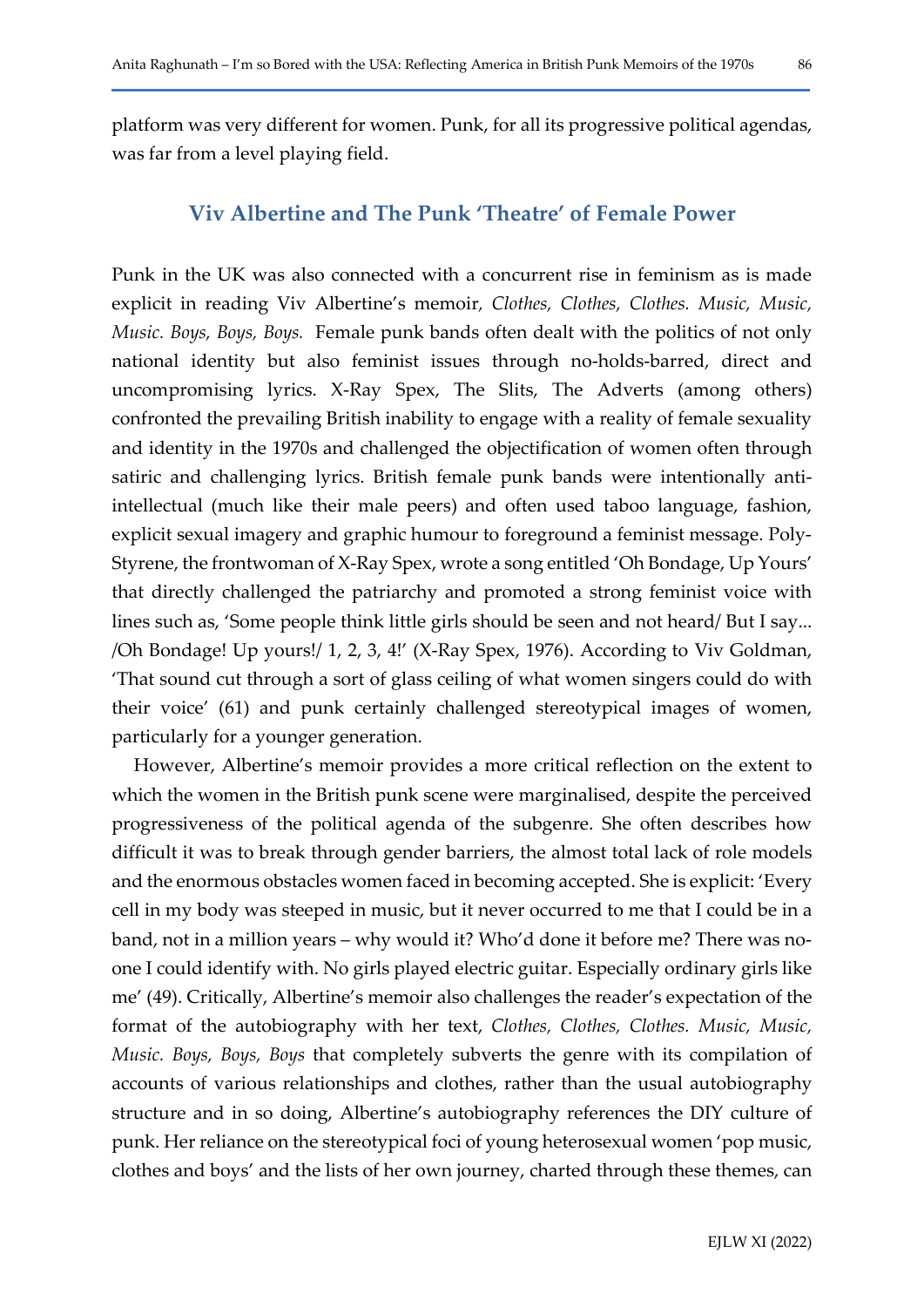be read both as a reflection of her experience but also as an ironic statement about the restrictive parameter of female identity in the 1970s. However, whilst she describes in detail the drudgery of growing up in Britain in a similar way to many of her male contemporaries, her narrative explicitly depicts the marginalised position she had within a punk scene that to an extent contrasts with what Matt Worley describes as being 'recognized to have created a welcome opportunity for women to form bands an express their opinions' (338). This is still a notion that is very much open to scrutiny as Brian Cogan points out. He suggests that 'for all of its bravado, for all of the constant and insistent rhetoric on social change and political realignment, in the end, punk rock may have been as ultimately restrictive as the very systems that it had hoped to change' (122).

Albertine's memoir, she states, is her 'extremely subjective book, a scrapbook of memories' (1), often written in the present continuous tense that gives her narrative an immediacy and invites her reader to share a lot of the recollections of how she felt at pivotal moments of her life. It is also notable for subtle engagement with feminist discourse that arguably makes her matter of fact discussion of topics such as menstruation, sex, pregnancy, abortion and so forth even more powerful for their almost complete absence of emotive or polemic commentary. It quite crucially demonstrates that her focus was less connected with a class and nationalist discourse (although this is present) and was far more engaged with her attempt to find a real and representative voice as a working class woman and one that was not necessarily based on prevailing feminist politics. However Albertine's feminist identity is carefully constructed and she emphasizes the ways in which she, like many of her young female punk contemporaries, refused to be labelled in any way. Helen Mccookerybook summarises this point, 'Feminism in the 1970s was really different to feminism now… there were an awful lot of rules that were associated with that type of feminism , things that you had to do ad not do and the whole spirit of punk was that it was anarchic, and you made up your own life , you made up your own rules…taking in more rules was not anything that anyone wanted to do' (quoted in Dayglo 84). Albertine's memoir therefore reveals this highly individualised growing awareness of the misogyny she, like most of her female peers, had been subject to and that had shaped her identity. She is particularly critical of the part that culture played in that process. In a rare moment of impassioned polemic within the memoir she states, 'In the past I listened to tracks as a whole, paying most attention to the lyrics… that's how girls listened to songs. Most of the songs I've been exposed to are about romantic love… I've been brainwashed' (208).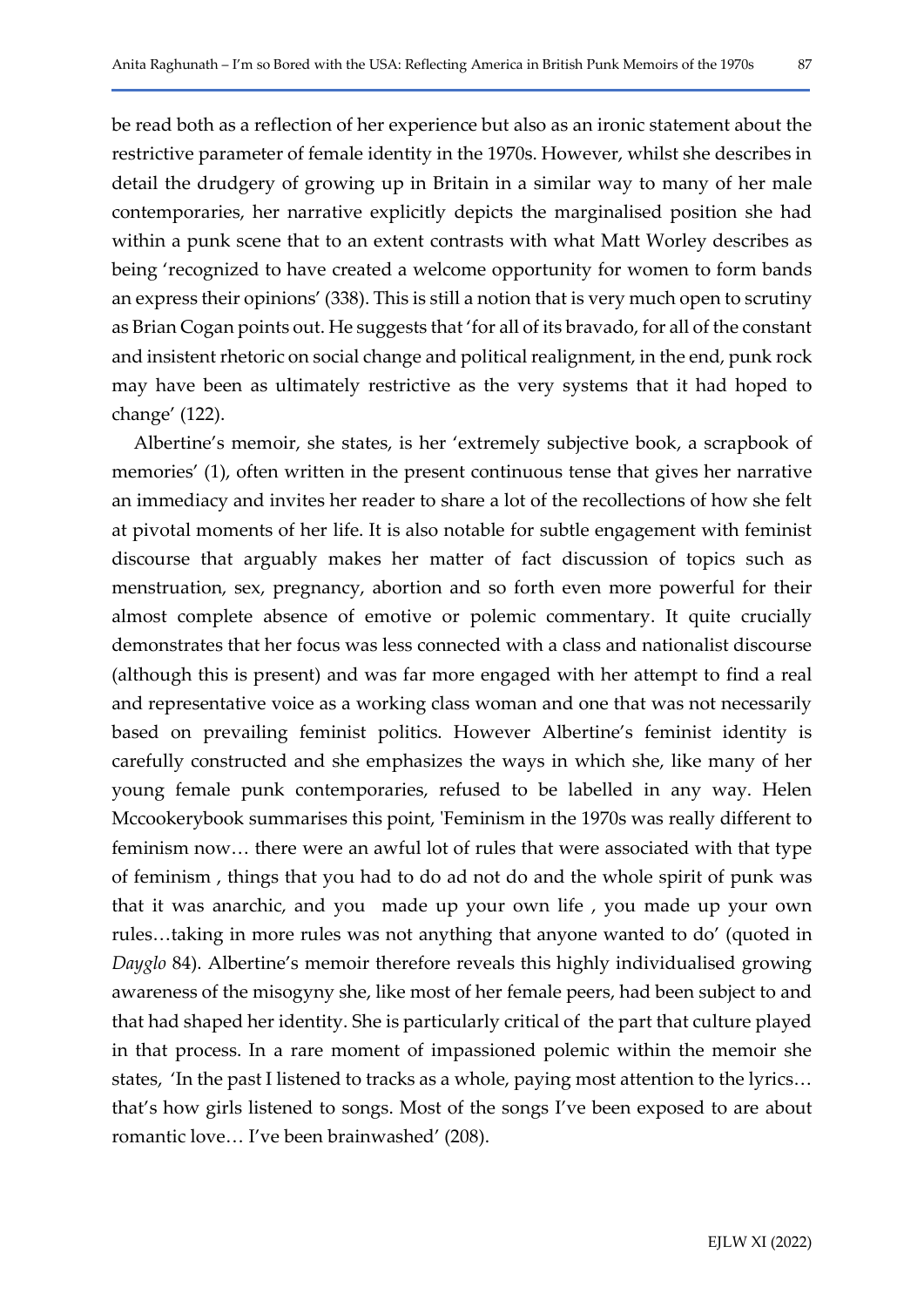As such Albertine acknowledges the importance of American feminists working in music, like Patti Smith, whom she unequivocally states 'gives me the confidence to express myself in my own way' (79). In fact, far from the tension between the British and American scenes that are found in Lydon's narrative, Albertine's memoir celebrates the importance of discovering American female artist Patti Smith who she recognised as an important role model. In contrast with Lydon who considered Smith an 'old hippie', Albertine describes the transformative power of listening to Patti Smith's 1975 album Horses, 'I have never seen a girl who looks like this. She is my soul made visible' (79). As Albertine demonstrates through her text, women on both sides of the transatlantic punk scene were able to use the 'subversive moment' to explore their own ideas about liberation and did so in a far more connected way than their male contemporaries. She says, 'Listening to Horses unlocks an idea for me -girls' sexuality can be on their own terms , for their own pleasure or creative work, not just for exploitation or to get a man…It's emancipating' (80). For Albertine this new focus on accessible and meaningful women's liberation in the transatlantic punk scene inspired her to use punk as a means to create and be part of a wider female counterculture and one in which there would be a true alternative. She states 'No peddling clichés and lies for us. No lazy escapism. Words have to be true to your life, write what you know, and make people think' (208). It was subversive and as Lisa Medovoi argues in her critique of the masculinist politics in rock music, punk 'made room (for the first time ever) for female rock rebels. Patti Smith, the Slits, Joan Jett, Lisa Ford, Pretenders, and even Talking Heads all demonstrated that a modernist adversarial elite culture, using a masculinist discourse mass culture to consolidate itself, is being displaced by a postmodernist adversarial mass culture increasingly less committed to articulations' (182).

Whereas Lydon focuses on carving out a new British punk culture based on national and class lines and in the process moves away from the American punk scene, the opposite is true for Albertine who finds a liberation on the American scene through the punk scene that seemed more equal for women. She says, 'We aren't taken very seriously in England especially in the music industry' (Clothes 232) but the US scene is, for The Slits, far more liberating and aspirational. Although punk women like Albertine in the UK were finding a voice, her memoir clearly describes how the politics of the American feminist movement had a growing influence on Albertine and others. It is therefore clear that the view of the transatlantic community among women was useful within the punk scene. As Clara Juncker has suggested, the 'crossfertilization of American and European feminist ideologies made a lasting imprint on women's lives and futures on both sides of the Atlantic' (6) and Albertine's narrative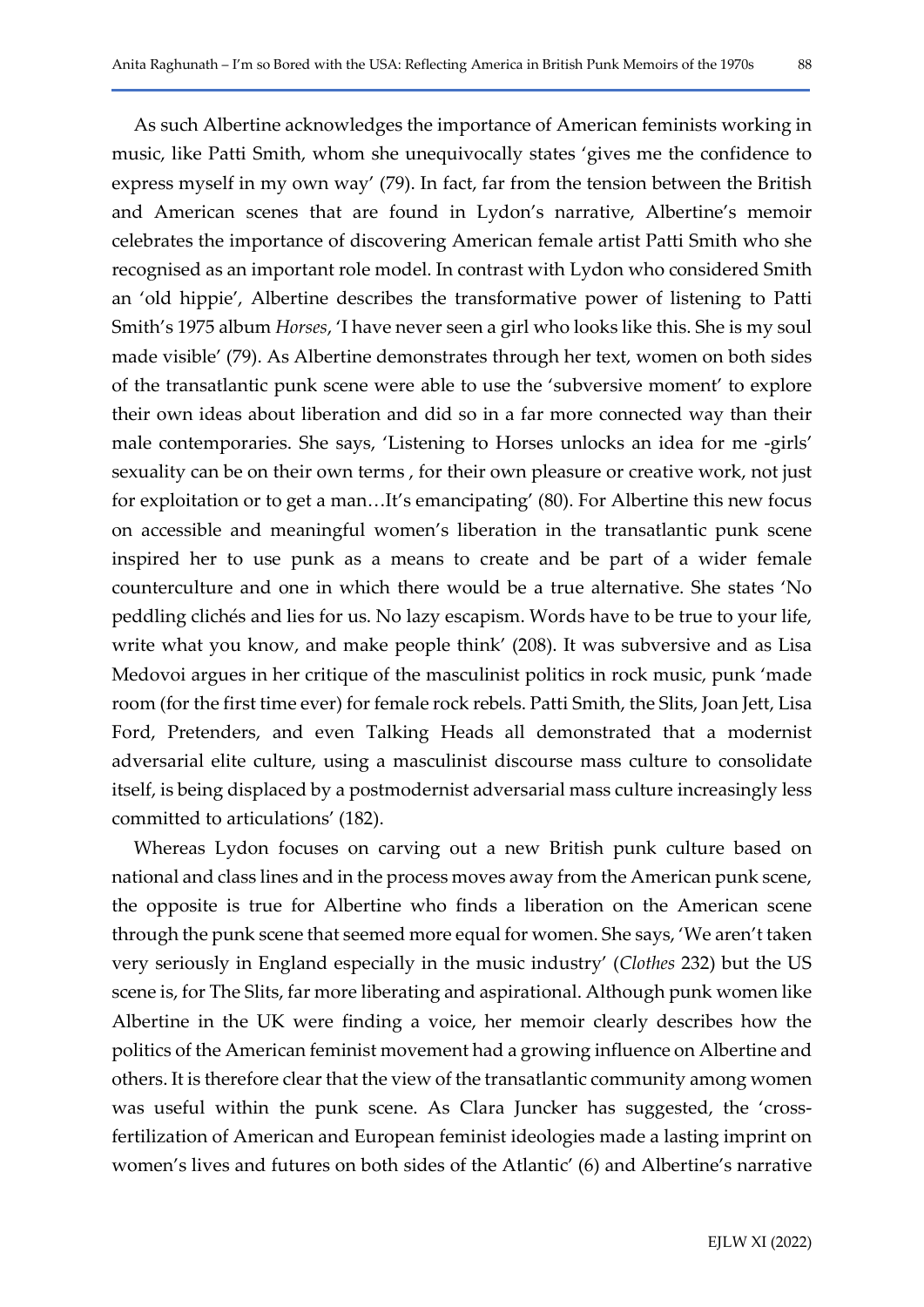clearly shows her evolution to become an independent woman is, in part, a result of this exchange. As Viv Goldman notes, in America 'There were a core of girls working in music in New York who would gladly speak about people laughing at them and not taking them seriously. And you know, most girl musicians say they had to be stronger than the men, just to be able to get through. They had to know how to knock it out of the park' (quoted in Dayglo, 108). However it was also clear that for women in punk, despite all the many claims of equality, women's lived experience did not support this idea. Nonetheless it is also true that for Albertine and other women, the transatlantic punk scene, whilst not without problems of machismo, rooted sexism and prejudice did at least offer some potential to be heard, an opportunity that was rare in the rock scene of the 1970s.

### Conclusion

This paper's main objective has been to examine how two of the leading exponents of the early punk movement, Lydon and Albertine, negotiated their own experiences and engaged with influences of American culture as they forged the punk subculture in the UK. As Paul Eakin notes, 'any autobiography...is prompted by a desire to situate the individual life in what may be called the larger scheme of things' (124) and this self-reflexive framing of the personal narrative within a larger political, culture and social landscape is a characteristic theme of most British punk memoirs. For John Lydon, America serves as a cultural backdrop against which his own British culture is measured and found wanting. His text explores his own attempt to create a 'new' sense of British identity through the 'performance of Johnny Rotten' an identity that does away with what he clearly sees as the horror of class, greed and inequality that disenfranchised the working class in Britain. Albertine's reflections and, particularly her engagement with American culture, foreground a distinctly feminist approach. She identifies the importance of the collective Anglo-American experience for women in punk who came from the edge of the stage to form and front bands and who clearly gave punk a far greater political importance and impact than it would otherwise have had. Both texts are linked by the presentation of the early punk movement as a watershed moment, not only in their personal, subjective stories but also for British culture and national identity, far exceeding the usual remit of most celebrity rock texts. John Lydon uses his autobiography to produce a damning critique of British culture and politics and ends his memoir by underscoring the fictive nature of his punk persona, Johnny Rotten, in order to highlight his frustration with a lost opportunity to change the course of the nation. He discusses his stage persona Johnny Rotten as a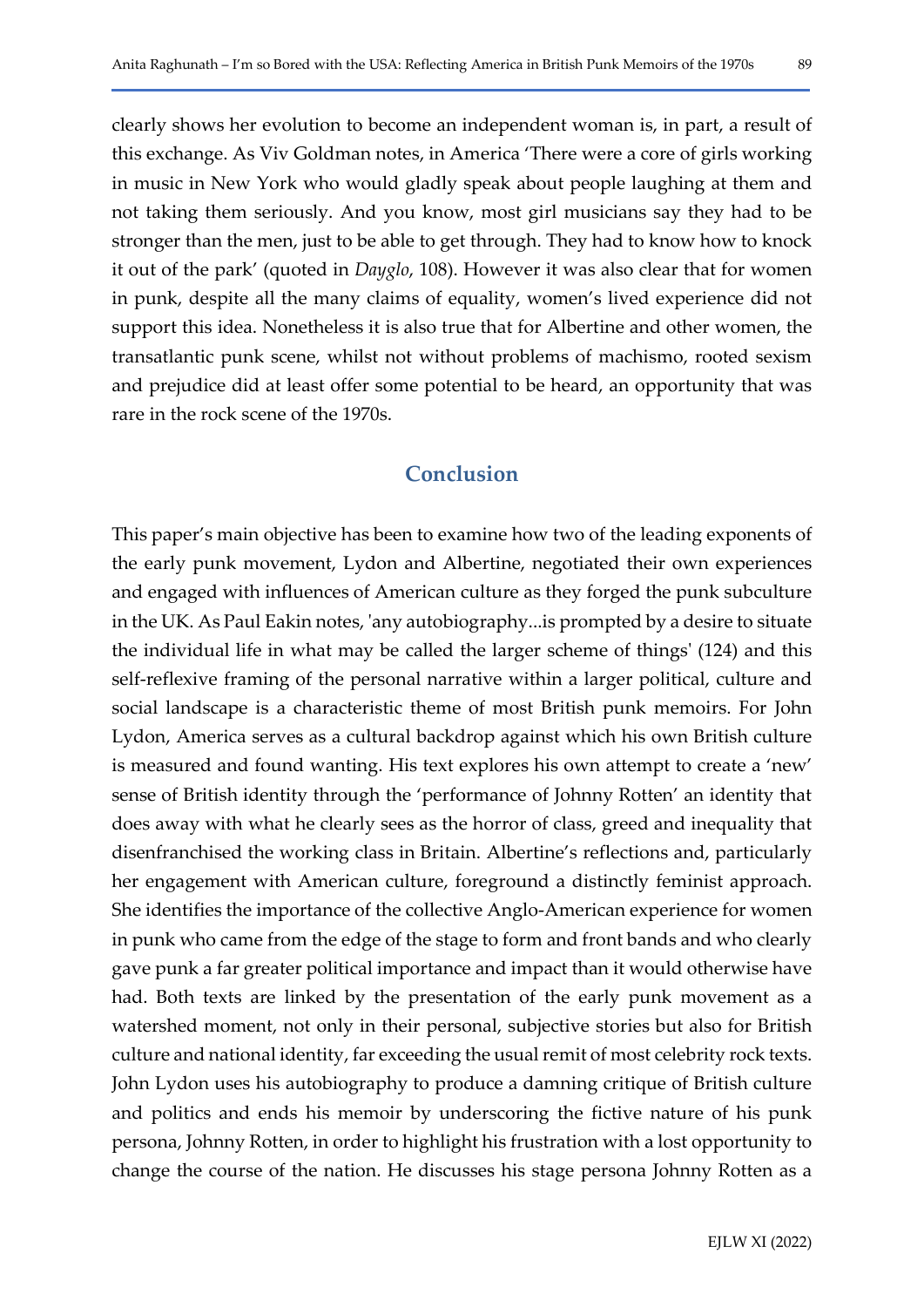curious, but very punk, cut-n-paste version of his own blended identity. He states, 'Maybe people like Johnny Rotten have had their day. Maybe I am a prehistoric monster by being an individual. It's highly likely!' (318). Throughout his memoir, he becomes increasingly clear that it is the British inability to change, to rise up from a history of class oppression, rather than accept the Americanization of culture, that is the nexus of the problems with British identity and one that remains, for Lydon, as unresolved today as it was in the 1970s.

#### Works Cited

- Adams, Ruth, 'The Englishness of English Punk: Sex Pistols, Subcultures, and Nostalgia', in: Popular Music and Society 31:4 (2008), 469-488.
- Albertine, Viv, Clothes, Clothes Clothes, Music Music Music, Boys Boys Boys, London: Faber and Faber, 2014.
- Baker, Sarah, Catherine Strong, Lauren Istvandity, and Zelmarie Cantillon, The Routledge Companion to Popular Music History and Heritage, Abingdon, Oxon: Routledge, 2018.
- Bell, Celeste, DAYGLO:The Poly Styrene Story, London: Omnibus Press, 2019.
- Bennet, Andy, 'Punk's Not Dead: The continuing significance of Punk Rock for an older generation of fans', in: Sociology 40:2 (2006), 219-235.
- Clapton, Eric, The Autobiography, London: Cornerstone Digital, 2010.
- Cogan, Brian, 'Typical Girls?: Fuck Off, You Wanker! Re-Evaluating the Slits and Gender Relations in Early British Punk and Post-Punk', in: Women Studies 41:2 (2012), 121-35.
- Eakin, Paul, Living Autobiographically: How We Create Narrative, Ithaca: Cornell University Press, 2008.
- Gildart, Keith, Images of England through Popular Music: Class, Youth and Rock'n'roll, 1955-1976, New York: Palgrave Macmillan, 2013.
- Hall, Stuart and Tony Jefferson, Resistance through Rituals: Youth Subcultures in Post-War Britain, London: Hutchinson in Association with the Centre for Contemporary Cultural Studies, University of Birmingham, 1976.
- Haenfler, Ross, 'Punk Rock, Hardcore and Globalization', in: Andy Bennet and Steve Waksman (eds.), The SAGE Handbook of Popular Music, SAGE: Los Angeles, CA, 2015, 278-296.
- Heylin, Clinton, From the Velvets to the Voidoids, London: Penguin,1993.
- Hebdige, Dick, Subculture: The Meaning of Style. [New Edition] ed. New Accent Series. London: Routledge, 2003. 2003.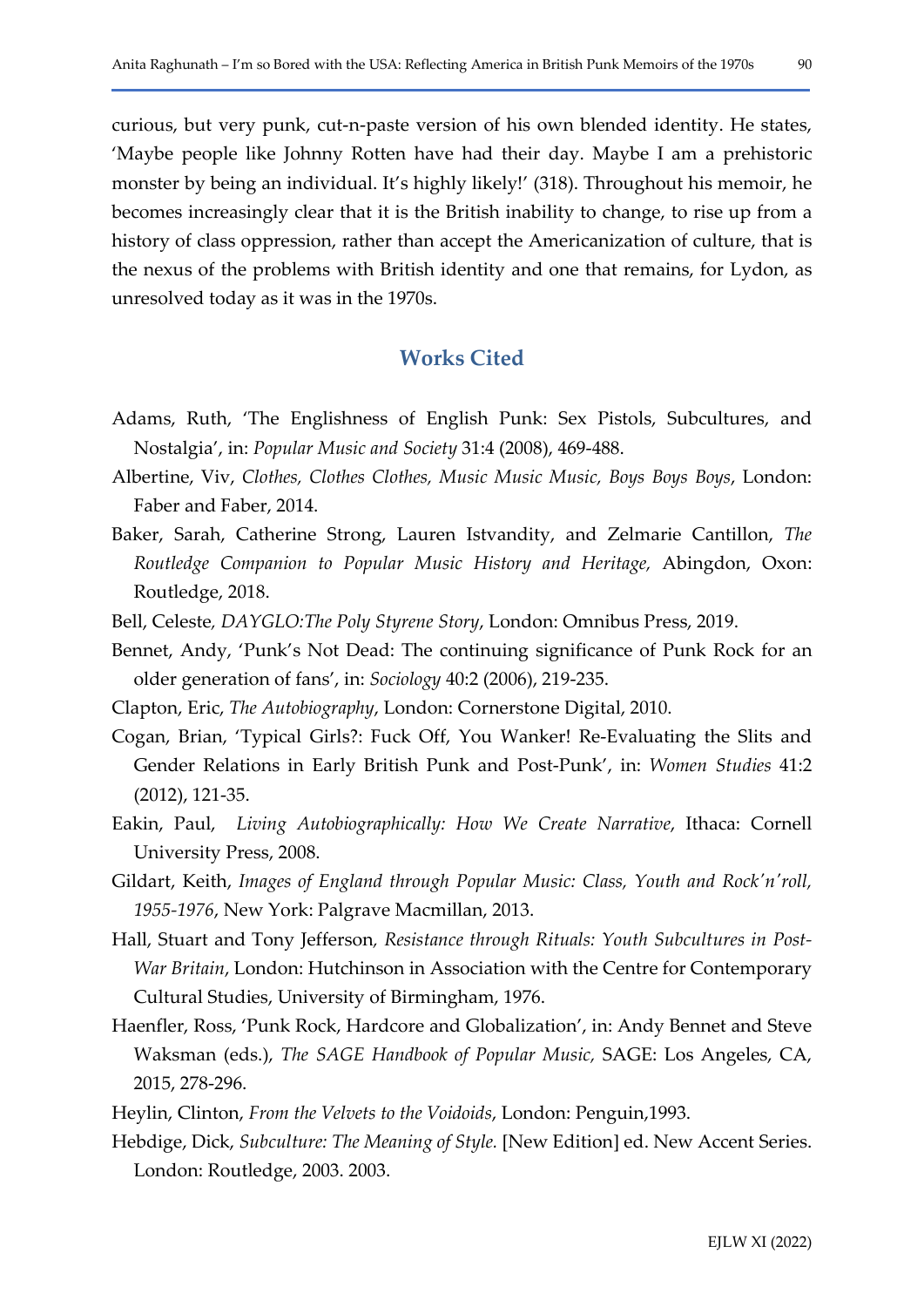Hynde, Chrissie, Reckless, London: Ebury Press, 2016.

Idol, Billy, Dancing With Myself, London: Simon & Schuster, 2015.

- Juncker, Clara, 'The Transatlantic Women's Movement: Literary and Cultural Perspectives', in: Juncker, C., Kosc, G., Monteith, S. and Waldschmidt-Nelson, B. (eds.), The Transatlantic Sixties: Europe and the United States in the Counterculture Decade, Bielefeld: Transcript Verlag, 2013, 98-121.
- Katja, Lee, 'The intimate publics of popular music memoirs: Strategies of feeling in celebrity self-representation', in: Marshall, P.D, (et al.), Contemporary Publics Shifting Boundaries in New Media, Technology and Culture, London: Palgrave, 2016, 267-281.
- Lentini, Pete, 'Punk's Origins: Anglo-American Syncretism', in: Journal of Intercultural Studies 24:2 (2003), 153-74.
- Lydon, John, Rotten: No Irish, No Blacks, No Dogs: The Authorized Autobiography Johnny Rotten of the Sex Pistols, London: Plexus. 1993.
- McNeil, Legs, and Gillian McCain, Please Kill Me: The Uncensored Oral History of Punk, New York: Grove Press, 2016.
- Medhurst, Andy, 'What Did I Get? Punk, Memory and Autobiography', in: Roger Sabin (ed.) Punk Rock: So What? London: Routledge, 1999, 219-231.
- Medovoi, Leerom, 'Mapping the Rebel Image: Postmodernism and the Masculinist Politics of Rock in the U.S.A', in: Cultural Critique 20 (1999), 153.
- Moore, Ryan, 'Postmodernism and Punk subculture: Cultures of Authenticity and Deconstruction', in: The Communication Review 7 (2004), 305-327.
- Raha, Maria, Cinderella's Big Score: Women of the Punk and Indie Underground, Emeryville, CA: Seal Press, 2005.
- Reddington, Helen, 'The Forgotten Revolution of Female Punk Musicians in the 1970s', in: Peace Review 16: 4 (2004), 439-444.
- Sabin, Roger, Punk Rock, So What?: The Cultural Legacy of Punk, London: Routledge, 1999.
- Savage, Jon, England's Dreaming: Anarchy, Sex Pistols, Punk Rock and Beyond, New York: St Martin's Press, 1992.
- Stein, Daniel & Martin Butler, 'Musical Autobiographies: An Introduction', in: Popular Music and Society 38:2 (2015), 115-121.
- Townsend, Pete, Who I Am, London: Harper Collins, 2012.
- Worley, Matthew, 'Shot by Both Sides: Punk, Politics and the End of Consensus', in: Contemporary British History 26:3 (2012), 333-354.